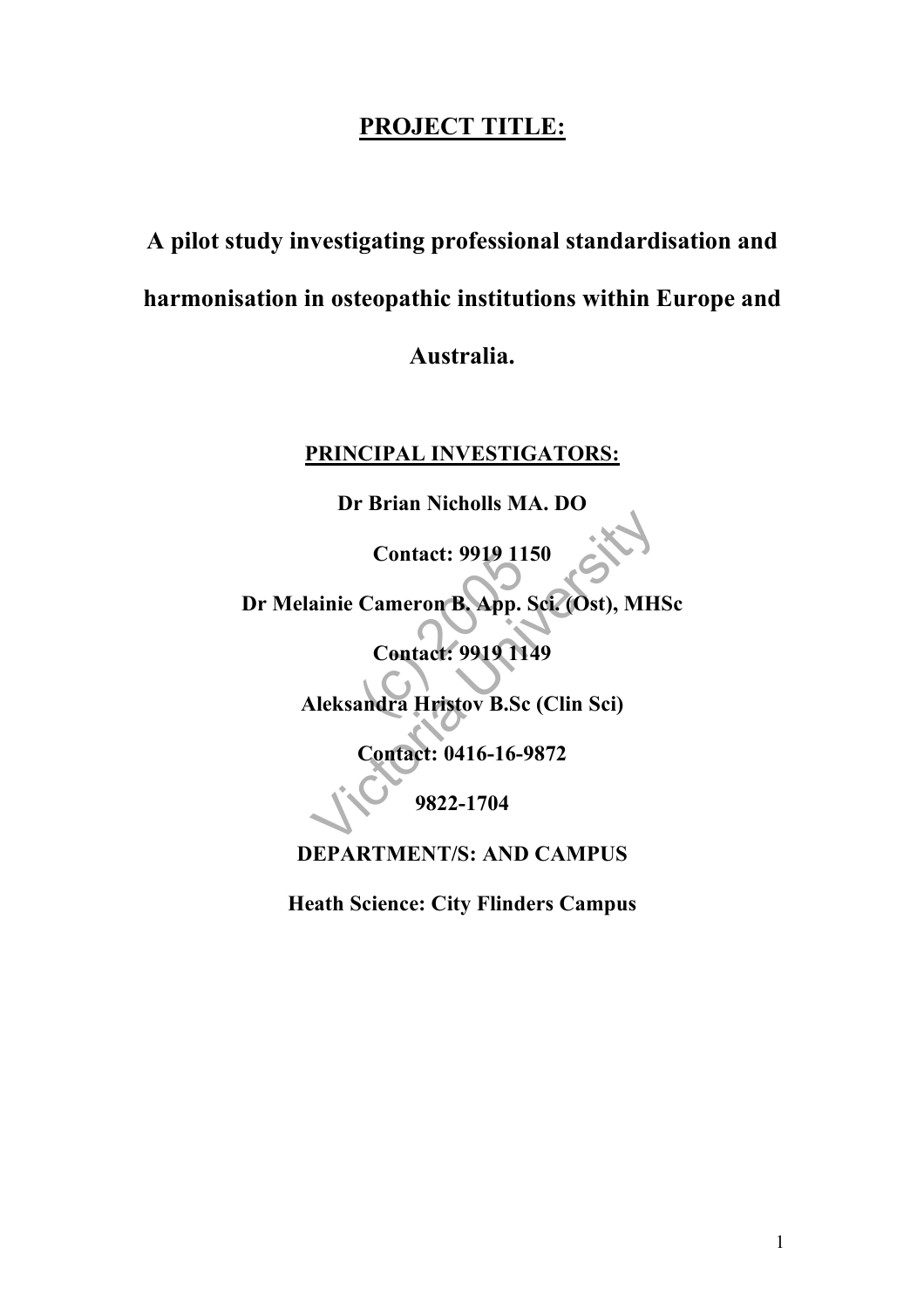#### **Abstract:**

**Background:** In the field of orthodox medicine, there has been a high degree of standardisation in developed countries of course content in medical teaching institutions, and this has led to a significant degree of harmonisation of standards for professional registration, allowing for portability of qualification so that doctors qualified in one country may obtain registration, and be able to practice in a number of other countries. There has been little progress or agreement towards standardisation in the field of osteopathy, however there is an increasing interest among Australian osteopathic graduates in practicing overseas. For legal reasons graduates are currently unable to practice as osteopaths in the USA, so many are looking to work in Europe, and as a result interest in issues of harmonisation and qualification portability is rising.

es of harmonisation and<br>all-scale preliminary s<br>led to help develop an<br>cational institutions are In issues of harmonisation and qualification por<br>in issues of harmonisation and qualification por<br>search and all scale preliminary study of the views of<br>intended to help develop an understanding of h<br>an educational institu **Objective:** This study is a small-scale preliminary study of the views of educators of representative colleges intended to help develop an understanding of how the European and Australian educational institutions are approaching the issues of standardisation, harmonisation and whether portability of qualification is desirable. **Methods:** Six osteopathic educators, considered leaders in osteopathic education, were interviewed. The interviews were transcribed and analysed for raw data statements which were discussed in order of topics and themes outlined throughout the article. **Results & Conclusions:** In this study we found that osteopathic educators share common goals to work towards international harmonisation, however are sceptical of the term "standardisation" for fear of transforming a profession that is considered a philosophy, art and unique style of healthcare into something ordinary and general. The profession lacks leadership and is reluctant to help develop international bodies. **Key words: Standardisation, Harmonisation, Portability of qualification, Osteopathy.**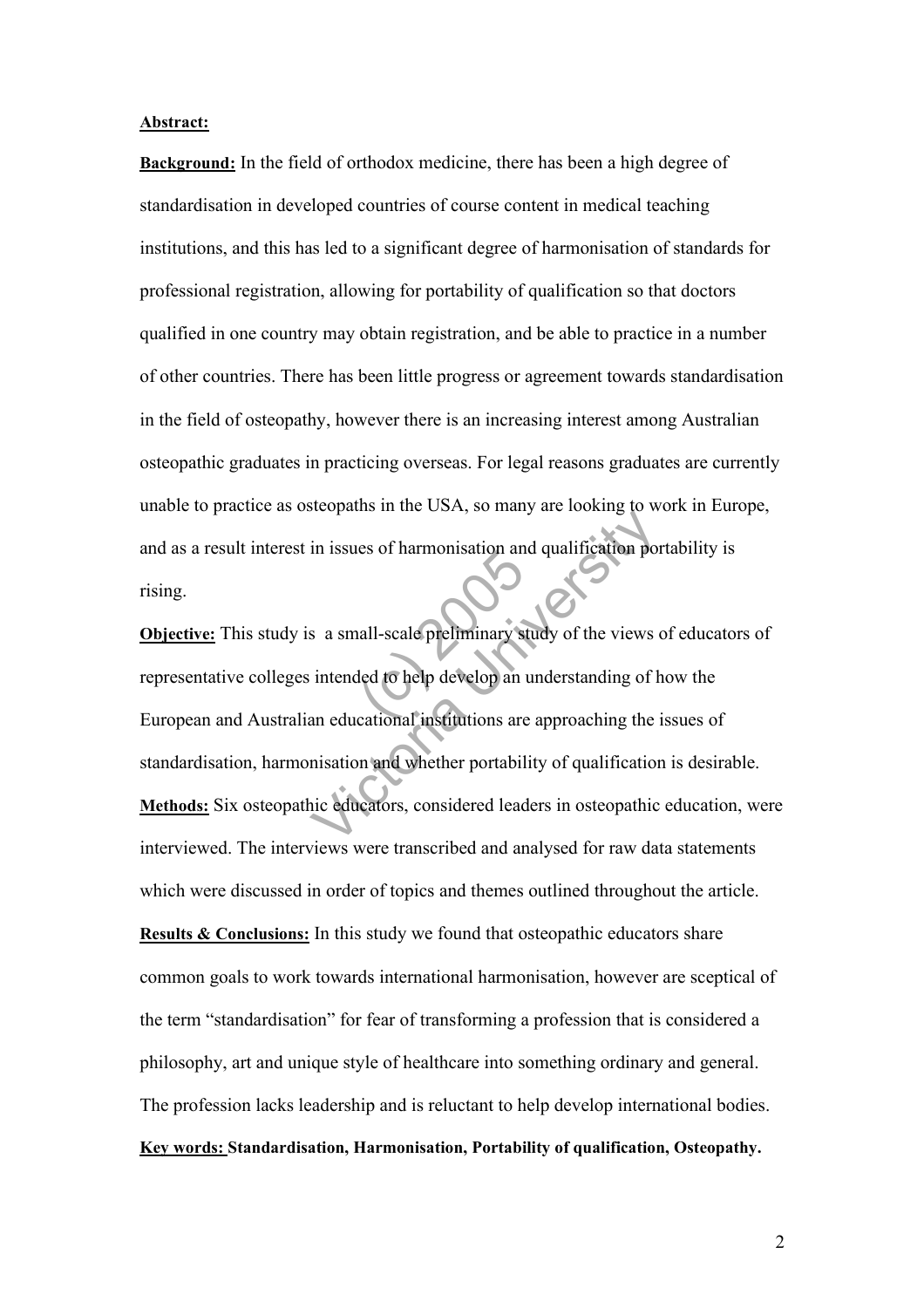#### **Introduction:**

The transformation of osteopathy from an idea to a system of healthcare was a long and hard process. Many allopathic professionals expressed doubts about Dr Andrew Taylor Still's ideas of a natural, preventative healthcare system. Despite their scepticism, however, his system was adopted by many health students whose ranks have grown to more than 40, 000 osteopathic physicians today.<sup>1,2,3</sup>

Despite the growth of osteopathy as a profession its education, practice and philosophy is highly varied and lacks professional unity, identity and standardisation worldwide. This is a problem as it clouds the profession, limits portability of qualification and adds confusion as to who we are as osteopaths.

ompared the practice, https://www.textudies.html<br>However research into<br>ndardisation and achie tudy compared the practice, history and education<br>a and USA<sup>2</sup>, other studies have also described to on.<sup>4,5</sup> However research into current education<br>of standardisation and achieving harmonization<br>ence from osteopathic ins One previous study compared the practice, history and education of Osteopathy in Australia and USA<sup>2</sup>, other studies have also described the future of osteopathy and education.<sup>4,5</sup> However research into current education in respect to reviewing the direction of standardisation and achieving harmonization has yet to be undertaken.

Anecdotal evidence from osteopathic institutions in Australia, as well as overseas, suggests that a number of their students are expressing a desire to be able to work overseas after graduation. If the institutions are to be able to meet this demand, they need to be informed about the approaches being taken by other institutions to the issues of standardisation, harmonisation and portability of qualification. If, for instance, other overseas institutions regard it as desirable that osteopaths should be able to register and work overseas, there would need to be some degree of coordination between institutions and registering bodies in order to standardise curricula and develop common standards, including the possible creation of an international body. At present we have little knowledge of how other institutions are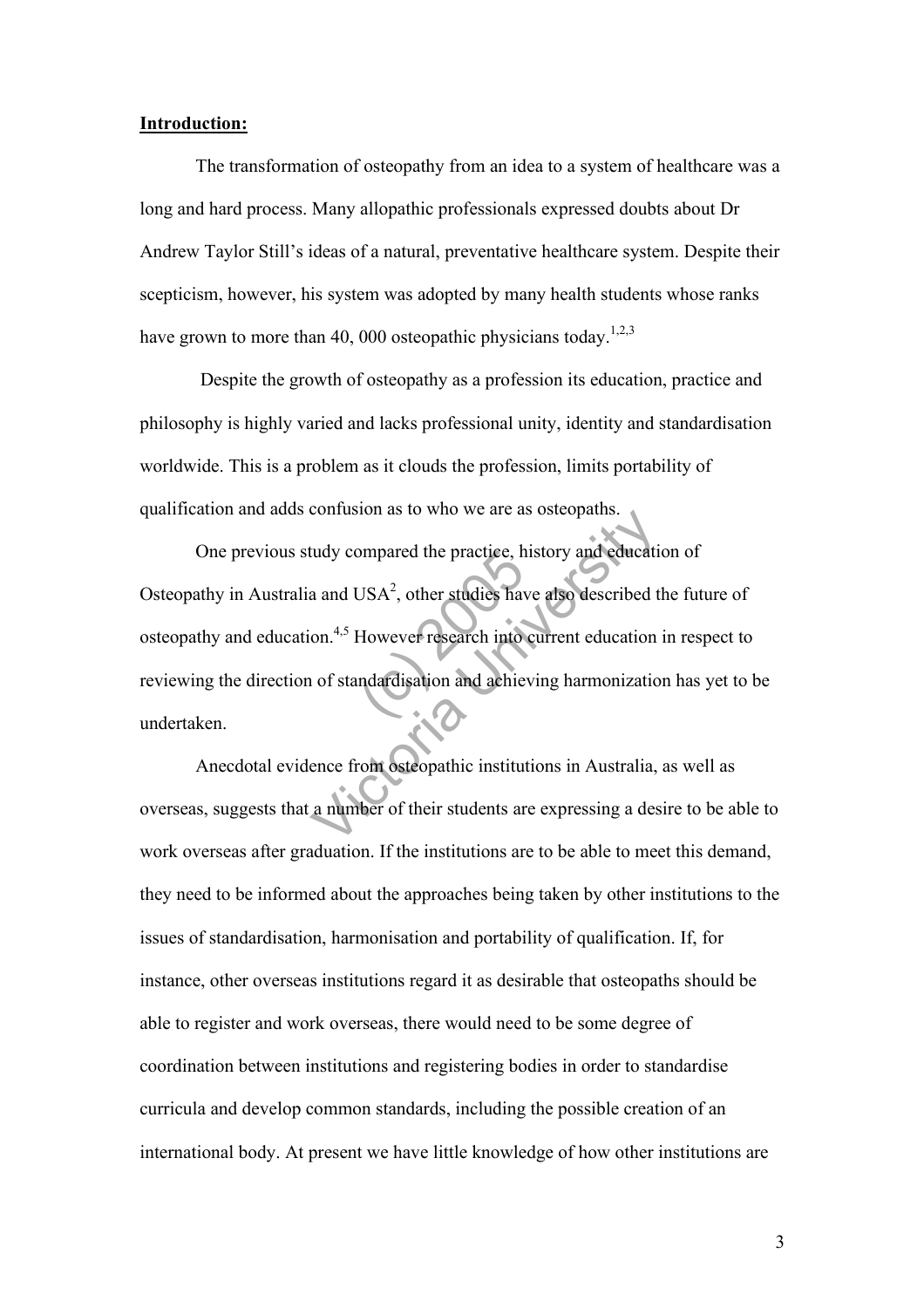approaching these issues. Given the considerable potential scope of the topic, a decision was taken to limit this pilot study to a representative selection of institutions as a starting point for further study, course planning and/or development of relations.

#### **Literature Review**

#### **1. Achievement of broad standardisation & portability in other professions**

 In comparison to osteopaths, general practitioners worldwide have been trained to reasonably uniform standards (with some degree of variation) and there is a high level of consensus underlying medical curricula and practice internationally. An example of these standards is for doctors who qualify in the United Kingdom (UK). To assure uniform standards the medical profession sets standards for undergraduate, postgraduate and pre-registration medical education.<sup>6</sup>

the medical protession<br>tion medical education<br>edical Council (GMC)<br>s and takes action whe dards the medical profession sets standards for<br>dards the medical profession sets standards for<br>egistration medical education.<sup>6</sup><br>Final Medical Council (GMC) visits and inspects<br>ospitals and takes action where standards ar The UK's General Medical Council (GMC) visits and inspects medical schools and teaching hospitals and takes action where standards are not maintained. The GMC also produces guidance on doctors' teaching responsibilities and works with colleges and training bodies to promote standards of postgraduate and continuing medical education.<sup>6</sup>

#### **Areas of Difference & Commonality**

In allopathic medicine, there are similarities in treatment approaches for particular conditions. For example the drug treatment of arthritic conditions tends to follow a progression from simple analgesics and anti-inflammatories, through corticosteroids to disease modifying anti-rheumatic drugs (DMARD's).<sup>7</sup> However, osteopathic techniques vary considerably between physicians. There are two extremes, the traditional practitioners using manipulation or **direct techniques***,* at the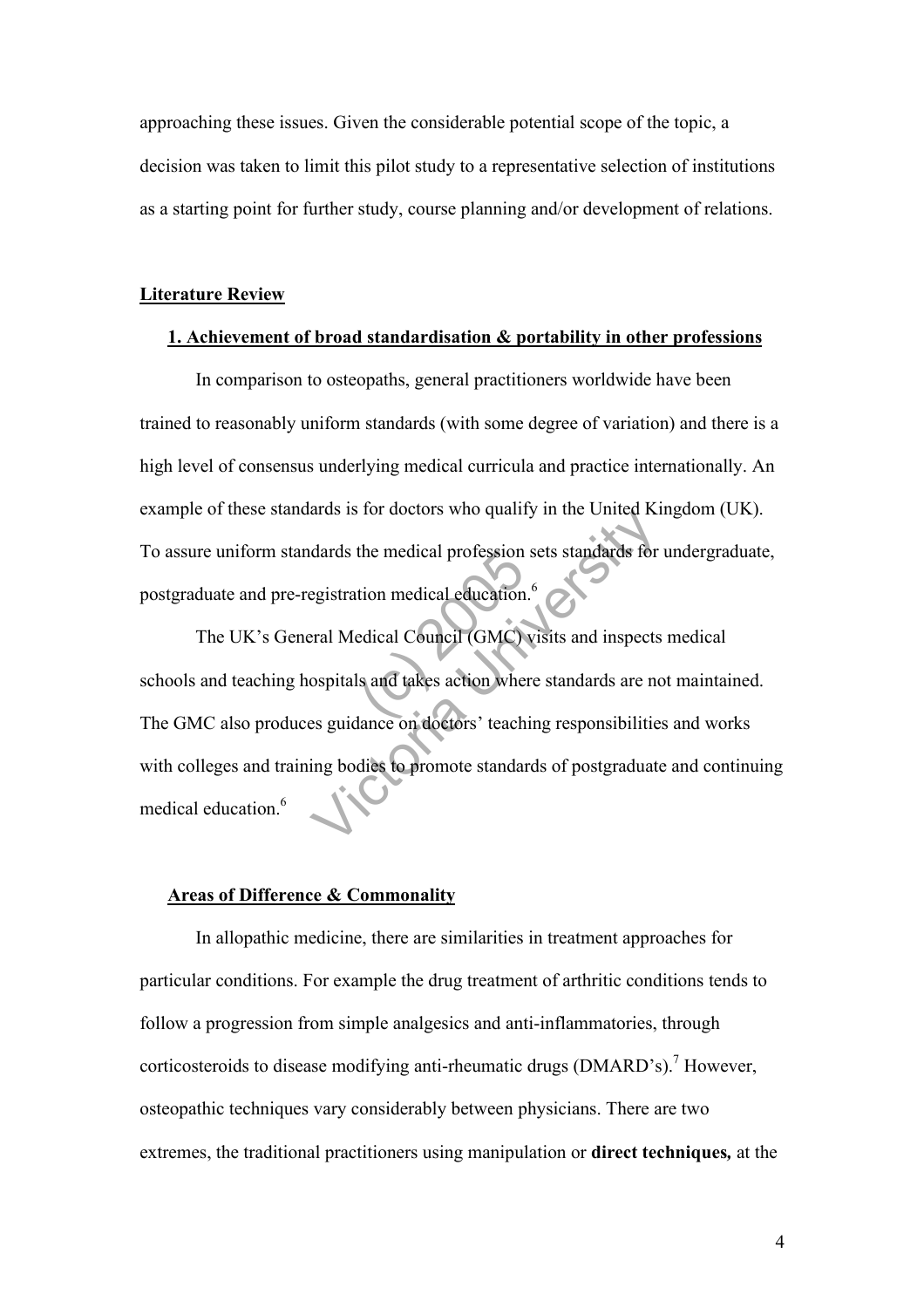other end the **indirect** cranial enthusiast and somewhere in the middle is everyone else utilising a variety of techniques as the circumstances dictates.<sup>8,9,10</sup> This individual treatment approach is not only valued by osteopaths, but is seen by some as part of the osteopathic philosophy of matching the treatment to the individual. However, it complicates attempts to achieve any degree of standardisation in the profession.

The stated aim of any osteopathic course anywhere around the world is to produce deep and holistic learning rather than surface learning. Baziotis<sup>11</sup> investigated approaches to learning in: *A concept map for teaching***.** He argued that in meeting competence and professional requirements of the profession, the goal of osteopathic education should be to … *"produce graduates with knowledge, skills and attitudes which provide an appropriate foundation to enable them to undertake competent general practice of osteopathy"*. 11

e foundation to enable<br>
by".<sup>11</sup><br>
achieving a commonali<br>
uired for competent pra The produce graduates with knowledge, skills approach of the properties in achieving a commonality of opinion in re<br>reparative in achieving a commonality of opinion in re<br>reparative for competent practice. Attempts have en The difficulty lies in achieving a commonality of opinion in respect of what knowledge and skills are required for competent practice. Attempts have been made to do this. The Competencies Required for Osteopathic Practice (CROP) document produced by the General Council and Register of Osteopaths (GCRO) in the UK is one such example, and the various Osteopathic Registration Boards in Australia have tried to define required competencies and set out curriculum standards.<sup>12</sup> While there are some similarities in the content of these documents, there is a difficult balancing act to be achieved if agreement is to be reached by all parties on required competencies without being overly prescriptive in terms of curricula.

With the progress of technology and the subsequent increase in ease of communication, discussion regarding osteopathic education should no longer be confined within the boundaries of individual countries. Learning from other institutions' educational structure, emphasis and direction is worthwhile. Learning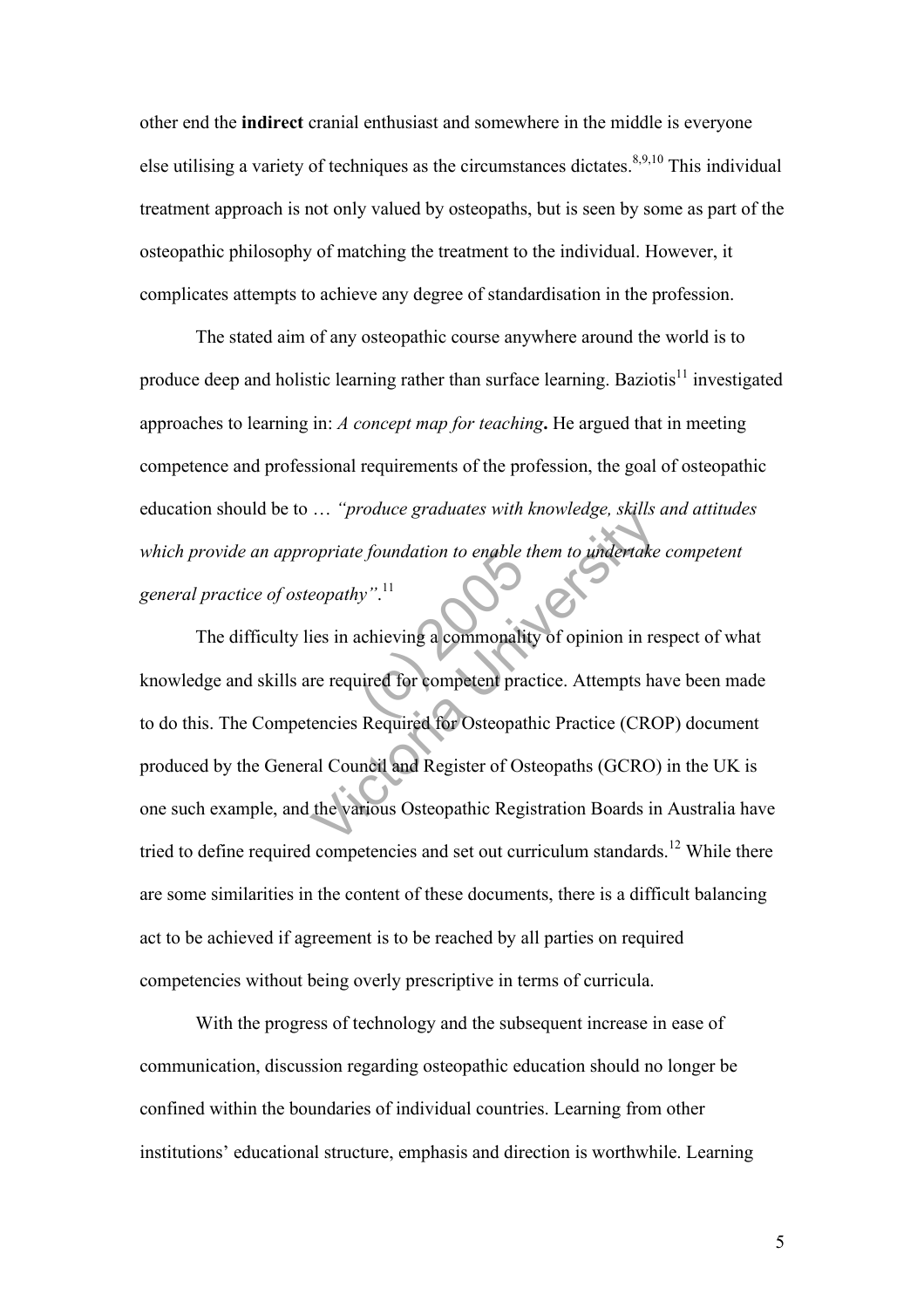from colleagues in different countries is also important for the osteopathic profession and will help us build a clear agenda, become less ignorant and possibly lead to a degree of unity and standardisation internationally. However, a search of current literature provides little evidence that such mutual discussion and learning is occurring regularly in the profession internationally.

## **Trends towards standardisation- pressures of political demands for harmonisation & portability of qualifications**

mational unity in the pr<br>
ternational body currer<br>
chealth organization<br>
un at present.<br>
la in the medical profe The international unity in the profession worlds<br>
international unity in the profession, and there<br>
ajor international body currently in existence is<br>
ppathic health organization (WOHO,) which fun<br>
on forum at present.<br>
cu Osteopathic educational institutes have a responsibility to provide professional training, and curricula that meet the demands of the profession worldwide. Currently there appears to be little international unity in the profession, and there is no global peak body. The only major international body currently in existence is the recently established world osteopathic health organization (WOHO,) which functions primarily as a discussion forum at present.

Common core curricula in the medical profession allow portability of qualification between many countries. Osteopathic education, however, varies so much in terms of length and content that harmonisation  $\&$  portability of qualifications seem almost impossible at present.

Growth of the osteopathic profession / philosophy / education is greatly dependant on the focus of its members and learning from other groups, including our colleagues worldwide. This is important for our profession in order to build a clear and definite educational agenda, international unity and strength for the future.<sup>13</sup> The shift from traditional to modern styles of education and type of practice in the osteopathic profession was due to a high social and lawmaking change.<sup>14</sup> The advent of statutory registration in a number of countries has forced a change in the style of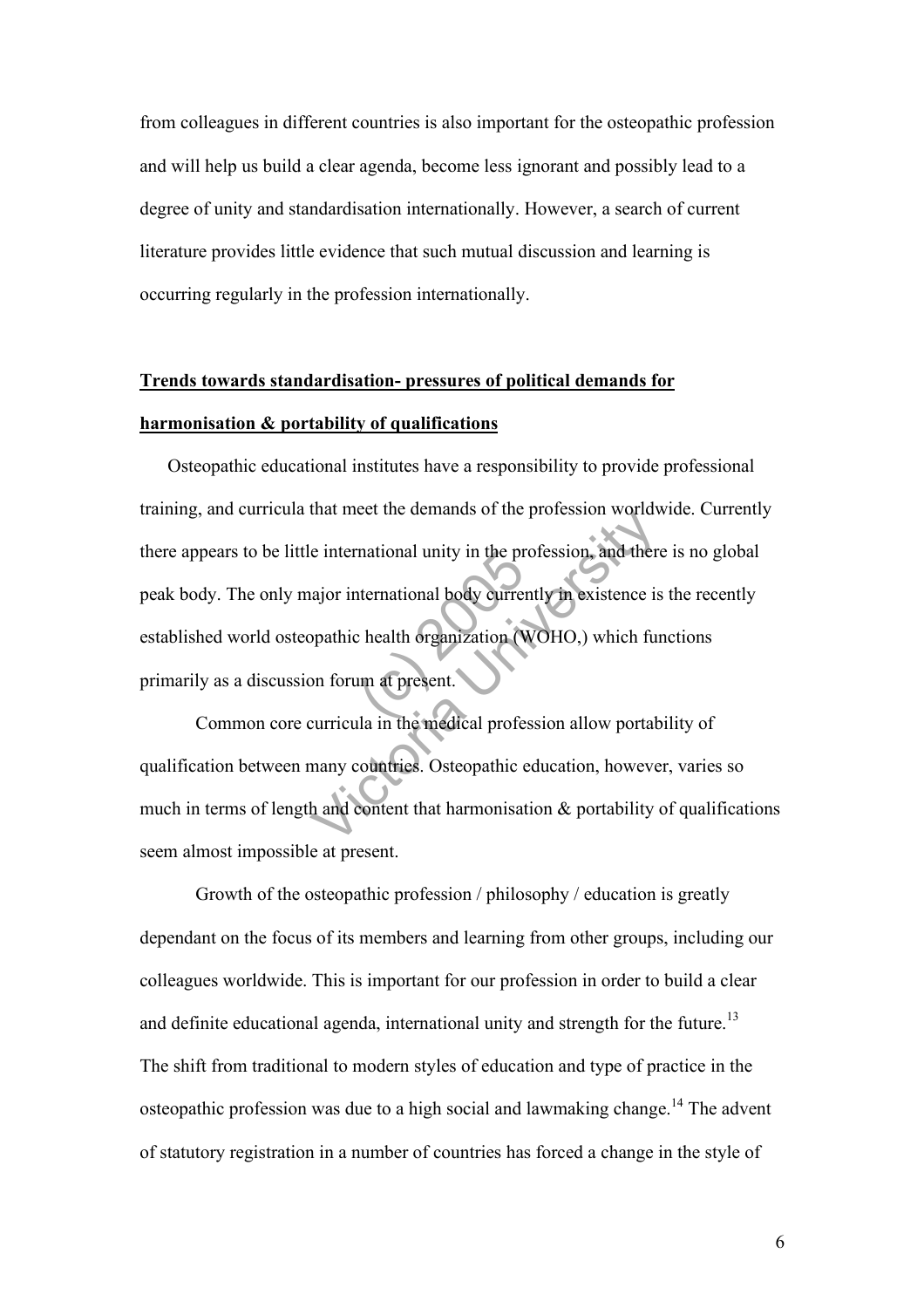Osteopathic Education, which has increasingly moved towards degree courses and an emphasis on research. This has led to an increased questioning of educational premises and curricula. This idea was explored by Kuchera 15 who claimed that *"…up to 80% of licensed DO's haven't a clue as to the premise of their profession. This ignorance seems to have its root in our colleges' curriculum…"*

Latey<sup>4</sup> supported this ignorance in his article on '*The future of Osteopathy'* and believed that as the pace of osteopathy changes quickly it is continuing education and lifting of standards of competency that will help us keep up. He asked, *"Where is our political voice to share our consensus and concerns for the future of our human community".* 4

atutory registration, the<br>he subsequent increase<br>are osteopaths will not<br>raduate records indicate<br>seems to be a desire fo ards statutory registration, the progress of inform<br>and the subsequent increase in communication<br>ind future osteopaths will not be confined within<br>VU graduate records indicate approximately 10<br>there seems to be a desire fo With the trend towards statutory registration, the progress of information on osteopathic techniques and the subsequent increase in communications, it might be expected that current and future osteopaths will not be confined within the boundaries of their own countries. VU graduate records indicate approximately 10% have worked overseas, and therefore there seems to be a desire for portability of qualification.<sup>16</sup> However, this can only be achieved if there is progress towards standardisation of competency standards.

The European Union developed a system for the mutual recognition of professional qualifications in order to ensure the success of the Single European Market.<sup>17</sup> This system allows those professionals who meet the criteria within the General Directive to move within Europe by claiming access to the national title of professionals who do the same work.17

Mutual recognition of professional qualifications is one of several devices which is used to allow professionals to respond to the globalisation of services. Currently, there is specific pressure from the Word Trade Organisation (WTO) to introduce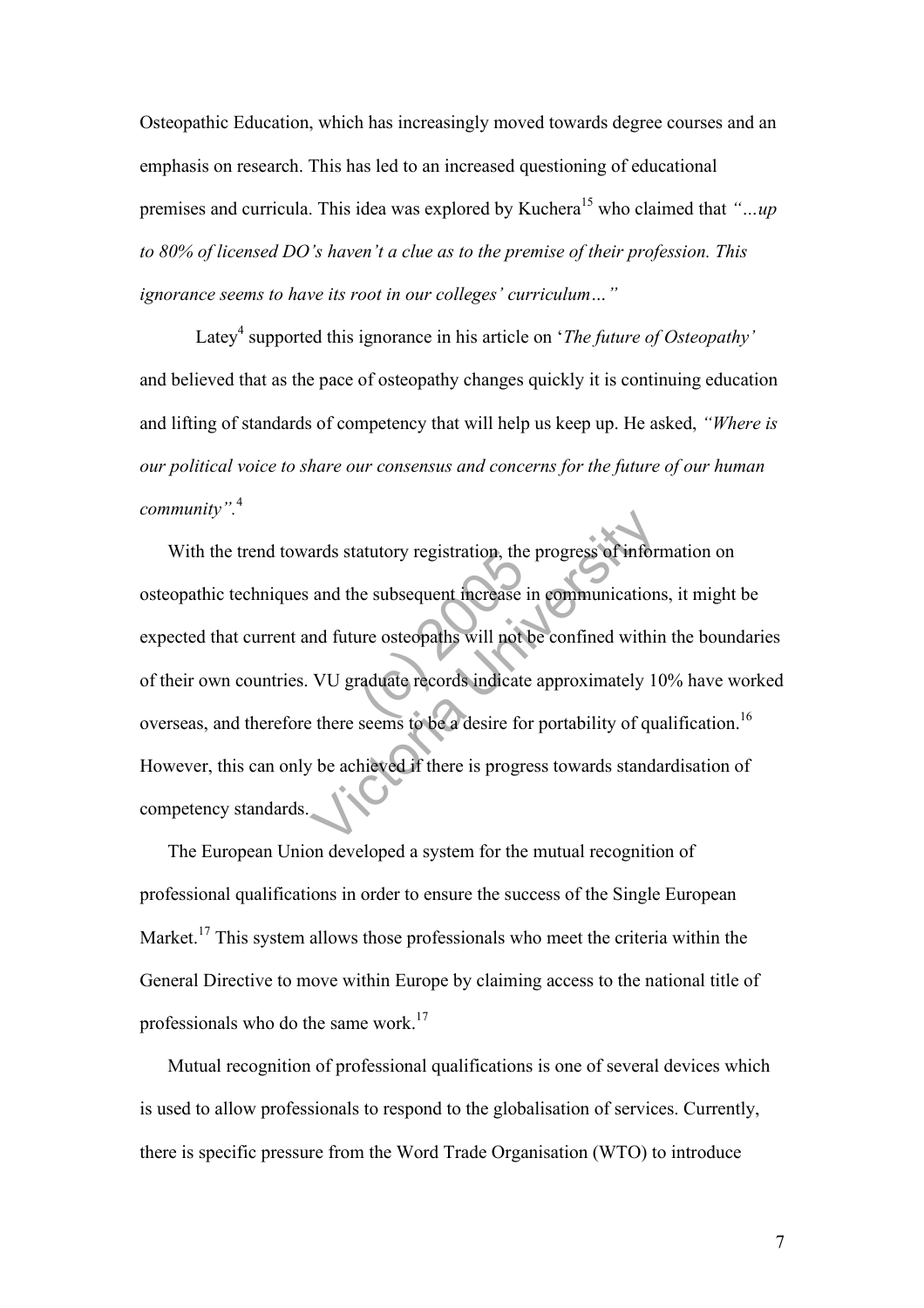regulations towards the liberalisation of trade with mutual recognition as the preferred model. 17,18

This political pressure, together with the trend to statutory registration in other countries, provides the impetus for there to be a global re-assessment of osteopathic education and registration standards, and it is in light of this that the current study was considered. No progress can be made towards harmonisation, standardisation and portability of qualification without first understanding the views of the educational institutions.

#### **Aims:**

Expresentative heads of contained a contact the equational contact that the standards of the standards of the standards of the standards of the standards of the standards of the standards of the standards of the standards To investigate the views of representative heads of osteopathic institutions in Australia and Europe in relation to issues of:

- a) Standardisation of osteopathic educational curricula
- b) Harmonisation of registration standards
- c) Portability of qualification

vs of representative heads of osteopathic institute<br>
in relation to issues of<br>
intervalses of<br>
intervalses of<br>
intervalses of registration<br>
standards<br>
intervalses of portability of qualification and standardize<br>
version th Due to the current issues of portability of qualification and standardization within the osteopathic community, as well as the pressures from the registration boards to achieve harmonization in the European Union, it was indicated to be a good time to address these issues and find areas of commonality in order to ascertain how schools are approaching and addressing issues of standardization.

The information gained from this study will hopefully form a valuable starting point to a greater understanding of issues of standardisation, harmonisation and portability of qualification.

#### **Method**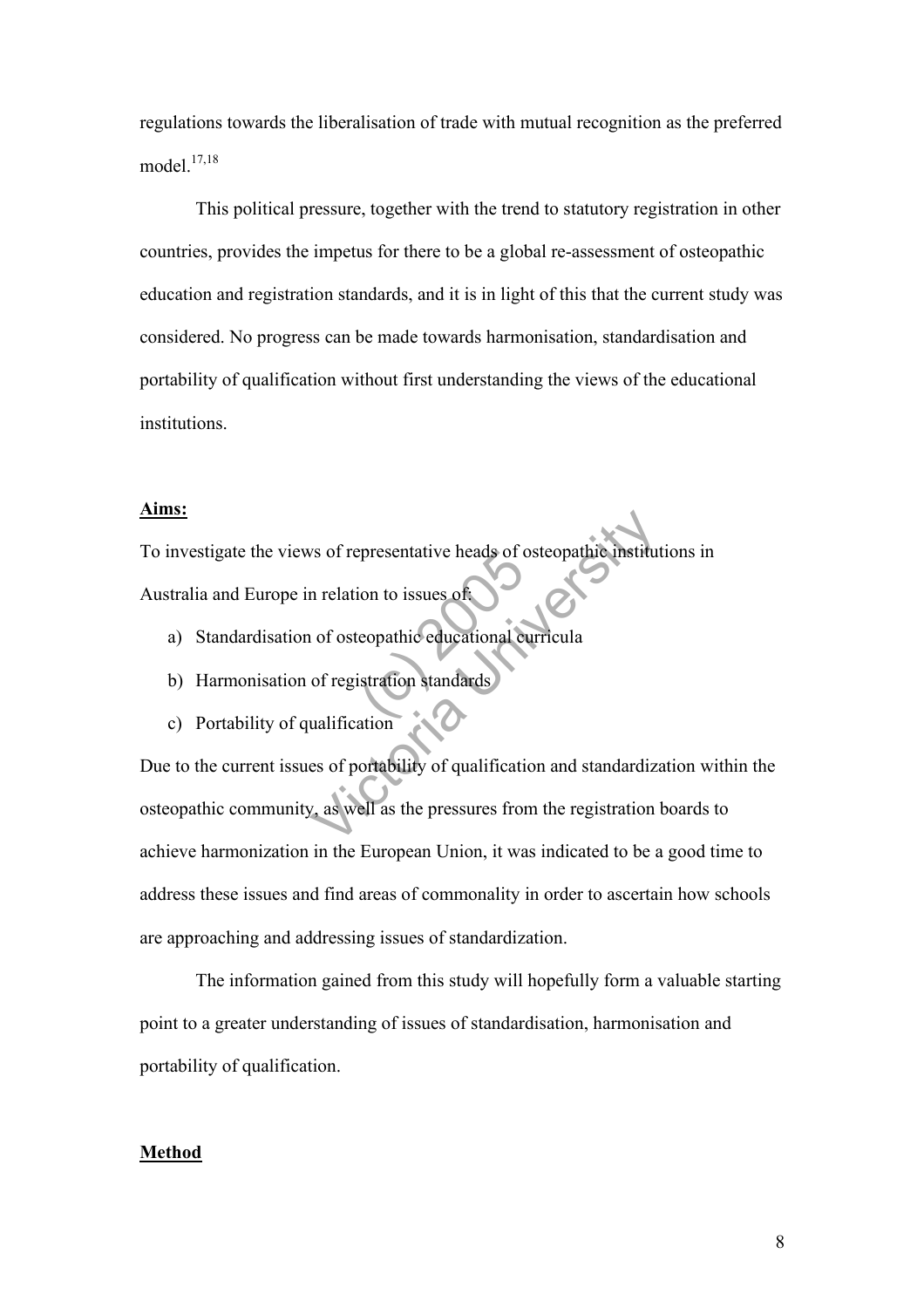The investigation involved interviewing the head of school or nominee (an individual with experience in curriculum development and registration issues) at each institution. Subjects were interviewed from 6 different osteopathic institutions, 4 in Europe and 2 in Australia. Data were collected by visiting the institutions personally and interviewing participants face-to-face. This interview method was chosen rather than by telephone as it was felt that participants would feel less constrained by time in this format, would be more likely to give detailed answers and non-verbal cues would be considered as some of the educators spoke English as a second language.

Participants were invited to take part via a letter outlining the aims and method of the study. They were asked to sign a written consent that outlined their acceptance of participation in the study.

mal and structured interview<br>ve data. (List of interview)<br>h the heads of the selection Exercise of Sign a written consent that outlined in<br>titudy.<br>
A informal and structured interviewing methods<br>
thensive data. (List of interview questions-Appe<br>
out with the heads of the selected osteopathic de<br>
their nomine There were both informal and structured interviewing methods used that produced more comprehensive data. (List of interview questions-Appendix A) The interview was carried out with the heads of the selected osteopathic department from various institutions or their nominees.

#### Selection

Participants were sought from six major osteopathic institutions, two in Australia, one in UK and three in Europe.

- 1. Victoria University (VU), Melbourne, Australia
- 2. Royal Melbourne Institute of Technology (RMIT), Melbourne, Australia.
- 3. British School of Osteopathy (BSO), London, UK
- 4. International Academy of Osteopathy (IAO), Gent, Belgium
- 5. College Osteopathique Europeen (CEO), Paris, France
- 6. Ecole Suisse d'Osteopathie (ESud'O), Lausanne, Switzerland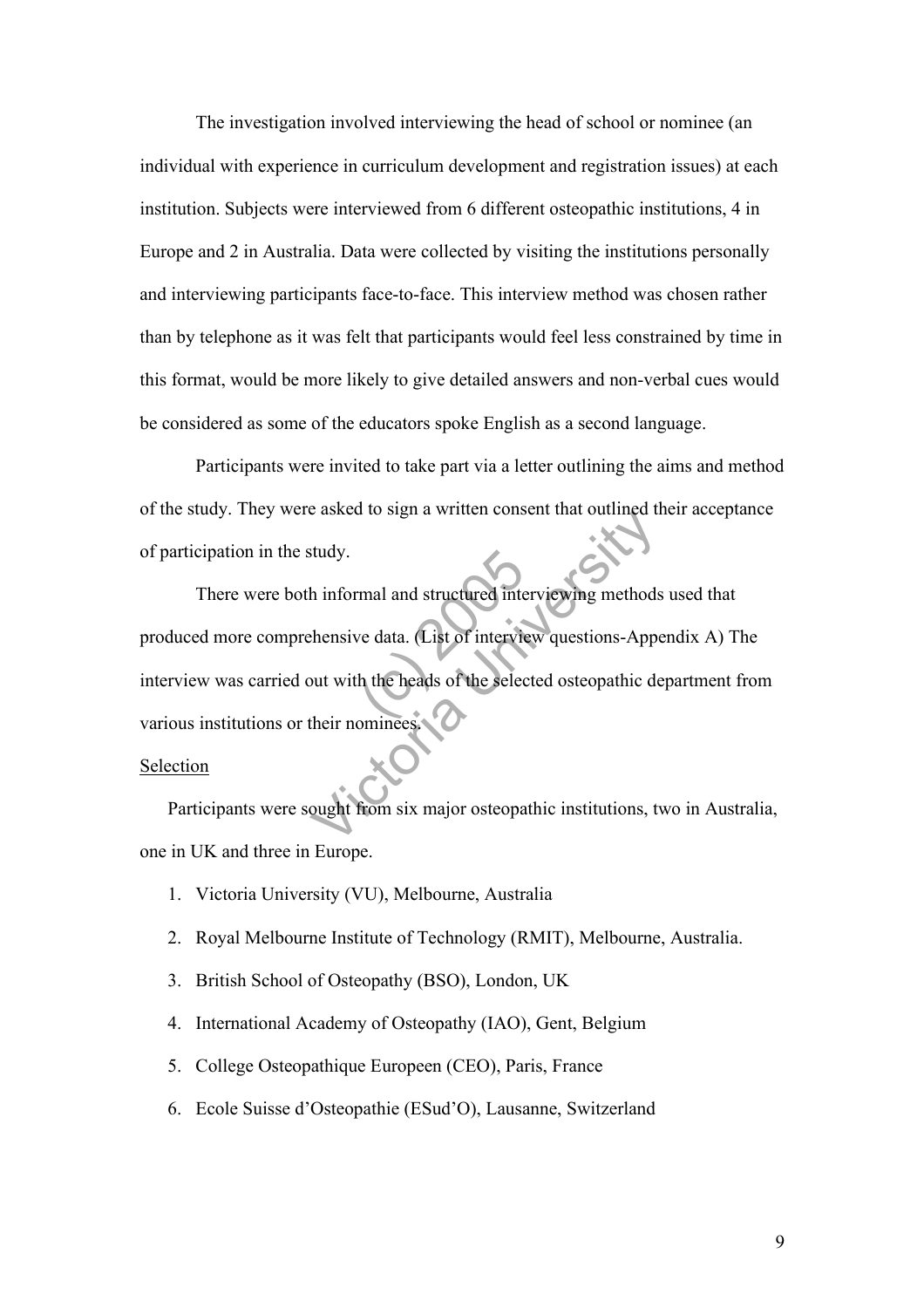#### **Participants**

Six adult participants, male and female, in positions of leadership at osteopathic institutions in Australia and Europe, took part in this study. The European institutions were selected as being major providers of osteopathic education in their respective countries, and because all of them are known to have been involved in discussions with EU working parties on harmonisation.

#### Procedure

aphone, the interviews<br>
cripts made available f<br>
ts for accuracy and a twipt of the document. D<br>
all of their transcripts The materials consent, the anti-<br>
a Dictaphone, the interviews were then transerion<br>
in transcripts made available for their record. Parameterity<br>
is the material of the document. During this time parameter,<br>
and the docum Data was collected in a 30-45 minute semi-structured interview, which involved asking the participants the same questions in the same sequence to explore areas of commonality that may emerge. With participants' consent, their responses were audio taped with a Dictaphone, the interviews were then transcribed and a copy of the participant's own transcripts made available for their record. Participants were asked to check their transcripts for accuracy and a two-week 'cooling off period' was allowed from the date of receipt of the document. During this time participants were free to withdraw any part, or all, of their transcripts from the record.

#### Data Analysis

The data was analysed using discourse or content analysis which involved transcribing the interviews and finding common themes, patterns and categories to emerge. Discourse analysis involved transcribing verbatim, then analysing the discourse to identify themes, codes and emergence of recurring patterns by creating ideal types or theoretical categories that provide a structure for analysis.<sup>19</sup> The data was then grouped with statements that express similar ideas, areas of commonality and difference.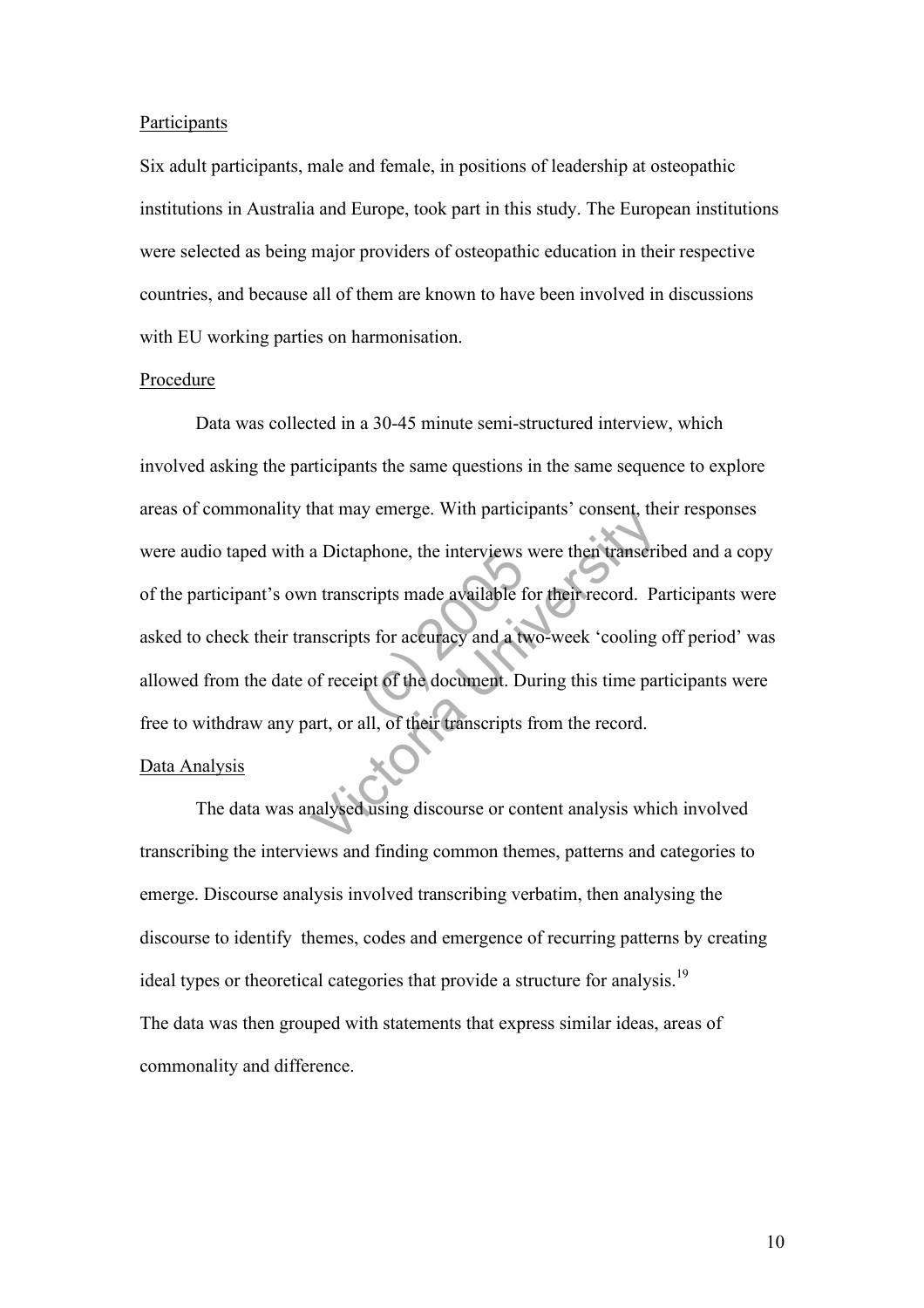#### **RESULTS**

#### **Views on the definition of osteopathy**

The general consensus was that osteopathy was very difficult to define, however four of the six participants did agree that any attempt at definition would have to include a description of the original philosophies of A.T.Still, to incorporate and have respect for his teachings as a basis for the educational concept of osteopathy as an art, science and philosophy. The remaining two schools were indecisive and believed that osteopathy could not be defined easily, with statements such as *"I wouldn't dare to define osteopathy- it's too broad and we are not in a situation where we can narrow it* down to one definition. It's evolving and changing quite rapidly

# tion regarding standa<br>
on standards.<br>
ghly opinionated yet di<br>
ix participants were ago **Awareness of current situation regarding standardisation of curricula and harmonisation of registration standards.**

It is evolving and changing quite rapidly<br>
Situation regarding standardisation of curri<br>
Situation standards<br>
Vere highly opinionated yet divided on the concept<br>
or the six participants were against the concept of<br>
entativ All the educators were highly opinionated yet divided on the concept of standardisation. Two of the six participants were against the concept of broad standardisation, representative comments included "*to standardise curricula is a mistake because it stops development and innovation, which is what forms a course".* 

Two schools agreed that some degree of standardisation of curricula may be desirable and the remaining two schools slotted in between with a number of provisos attached to their view. One of the two schools emphasised the role of cultural differences in the development of therapists. Their view was that you cannot standardise learning, development of therapists, heart, spirit and culture.

All participants agreed that there should be a strong and standardized academic base. Certain criteria should be covered, i.e. sciences, followed by individualized development of an institution, i.e. to be able to develop different aspects of osteopathy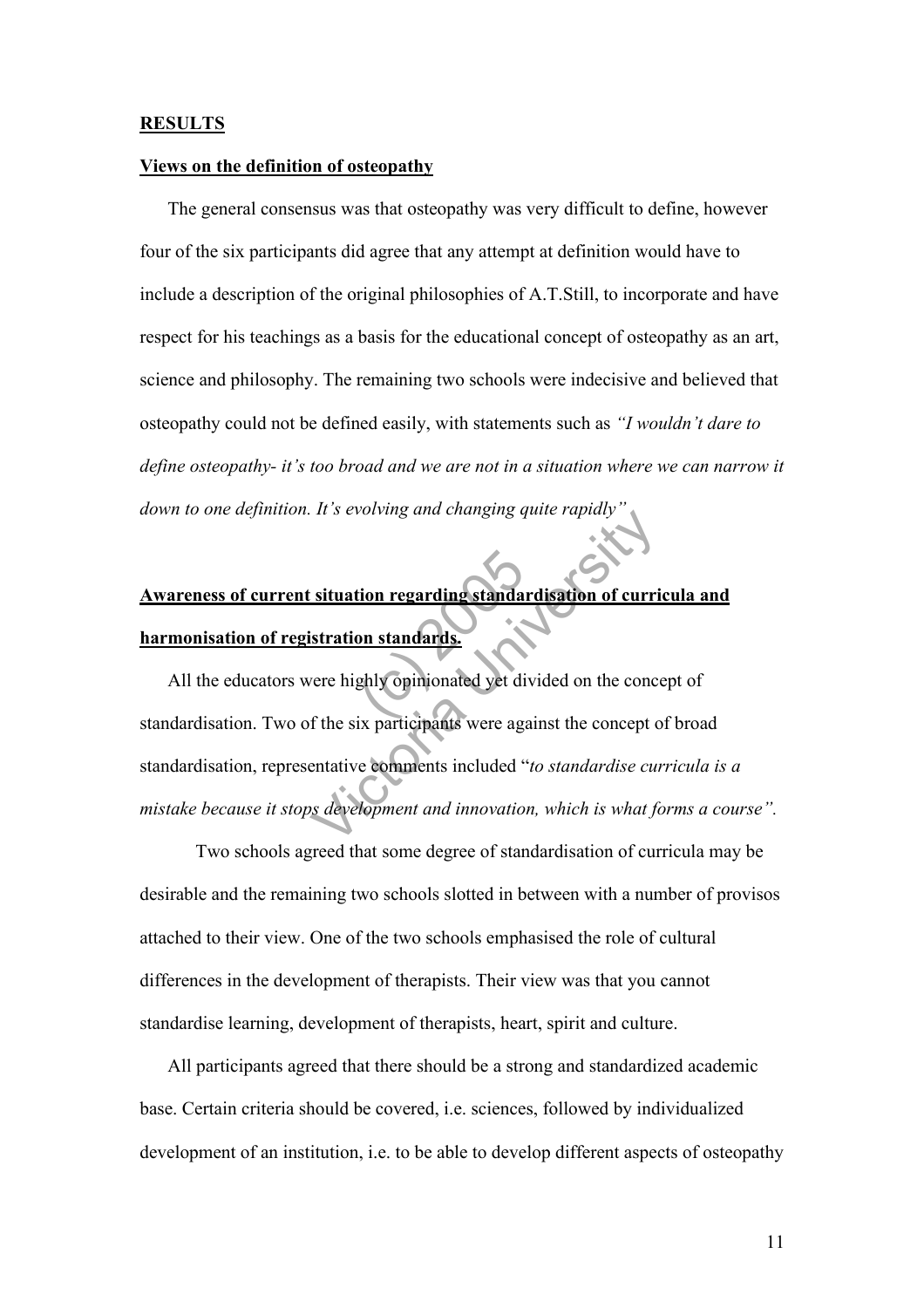in difference schools. *"Osteopathy is very different from one institution and from country to country and it is ever evolving".*

When asked about the desire for international standardisation it appeared to be considered somewhat of a difficult goal. Each country appears to be struggling with their own identity for osteopathy in different ways. Therefore as one participant commented *"It is more important to get organized on a national level and then aim higher for an international level".*

#### **Views on whether standardisation and harmonisation are in fact desirable.**

The general consensus between five of the six institutions was that it is important to communicate and work towards harmonisation of standards.

Example 18 armords have<br>groups that have been<br>n harmonisation, but r<br>and there is little or no<br>nns. There seems to be SETIST DEVIDENT THE STATE INTERNATIONS WAS<br>Cate and work towards harmonisation of standar<br>Secure 1 small groups that have been formed throughour<br>ciple on harmonisation, but most seem to be we<br>see to and there is little or There are many small groups that have been formed throughout Europe that appear to agree in principle on harmonisation, but most seem to be working with institutions they are close to and there is little or no communication with the remaining European institutions. There seems to be, as in many professions, a lot of politics based on personal interest, especially between groups throughout Europe that may work to prevent the development of overall leadership and movement of the osteopathic profession.

#### **Views on desirability of portability of qualifications.**

Five of the six schools came to a general consensus that it is healthy to have portability of professional qualification, even if it is not achievable yet (particularly in Europe). Representative comments included *"Sometimes that is not in our hands as the law is clear in some countries. It is difficult amongst some countries and we do not have parity amongst training courses especially for that to happen internationally.*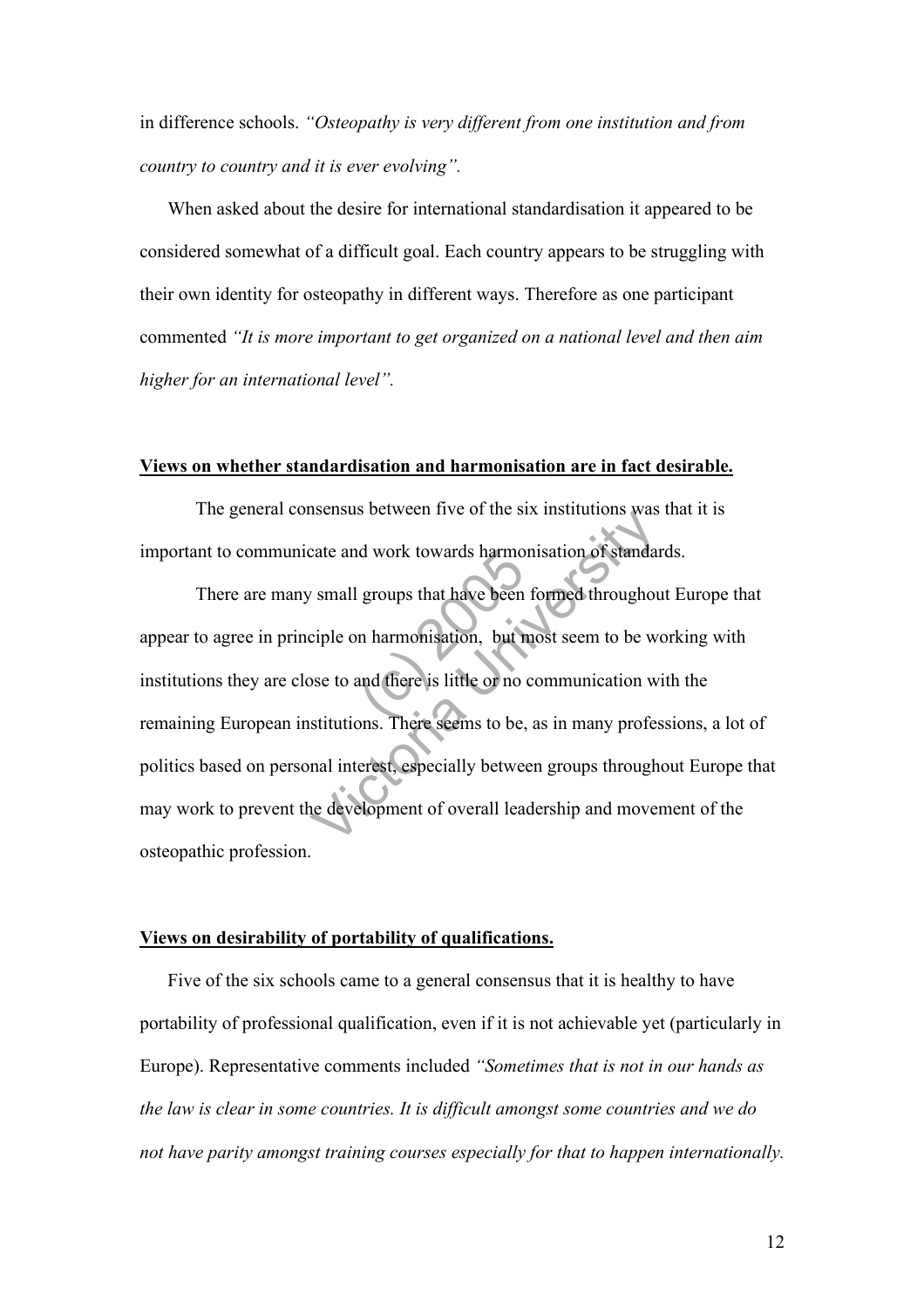*For example the American situation is very different from that of the European and Australian".*

Difficulties were noted with the following problems that students encounter: money and visas, language barriers & lack of exchange programs in other countries so that students can get clinical experience and time in other countries and make stages/ hours.

There was a common view that there should be some standard set for language. The Americans have already moved a long way toward common language with their Glossary of Osteopathic Terminology and cultural issues that would have to be addressed. If that could be done, then ideally it would be great to have portability between countries.

(d) that portal<br>there is not one law for<br>fore an osteopath can<br>the control of the canal France and opinion that portability was an "empty"<br>There is not one law for osteopathy in Euro<br>ars before an osteopath can practice from one ional European Union".<br>al graduates One participant expressed an opinion that portability was an "empty box" in the law regarding osteopathy *"There is not one law for osteopathy in Europe. I think it will take another 10 years before an osteopath can practice from one country to another in the international European Union".* 

### **Job protection for local graduates**

 Three out of the six schools agreed that it is only natural to protect jobs for local graduates -*"Logically the priority should be for our graduates. There are a lot of graduates from Europe that want to come into our country to work. It could cause a problem having too many osteopaths and not enough patients. However if there is more demand for osteopathy anyone can come. It's the same for all professions - you must accept the challenge of other practitioners."*

The situation now in most European jurisdictions for anyone who is trained overseas is to go through a formal examination process which in itself can be an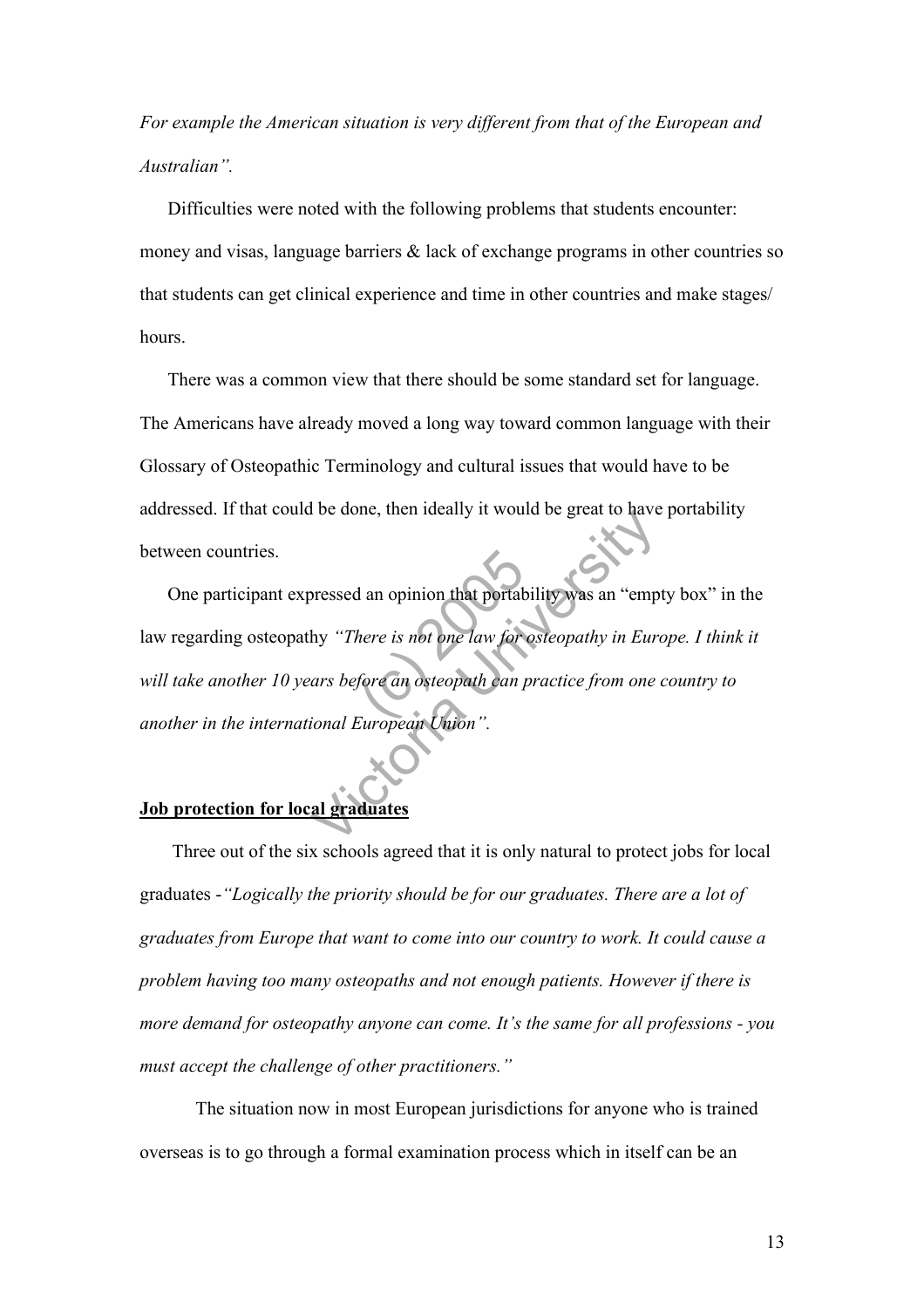indirect means of protection for local jobs. The remaining three schools, two of which were Australian, had no issue with job protection. Representative comments included *"At this point in time there is really no problem with others coming in to Australia. I think there is more of a demand for osteopathy in Australia; the more people realize they have other choices for their health needs; there is a lot of scope for osteopaths especially if they want to decentralize and move from away from the big cities. We are unlikely to reach a saturation point; we are a long way away from that".*

One European participant believed that instead of institutions protecting jobs for local graduates there needs to be legislation to protect the public *"to ensure that someone going to an osteopath anywhere knows that they've got someone that will give them good quality, safety and a minimum standard of ability and knowledge. To me that's more important than safeguarding local interest."*

*w and a minimum stand*<br>in safeguarding local in<br>ws and regulations in exa<br>will have to sit an exa<br>ability was clearly achi Support anywhere knows that they ve got some<br>
support and a minimum standard of ability and<br>
ant than safeguarding local interest."<br>
are laws and regulations in each country and m<br>
ountry will have to sit an exam, all educ Although there are laws and regulations in each country and most students coming from another country will have to sit an exam, all educators expressed the view that the concept of portability was clearly achievable, judging by the number of their students from both continents that have managed to work overseas..

From the educators' contact with students they believe there is a great deal of interest from both Australia & Europe in practicing anywhere overseas. There is also some interest in practicing in the United States; however there are other legal problems in practicing there. Some students have tried to go to US in the past couple of years, but have needed extra training, or have been forced to practice using titles other than "osteopath." A lot of the European osteopathic universities have many graduates going to many different countries around Europe and as far as the southern hemisphere. Certain Asian countries appear as a focus of interest for Australian osteopaths, because Australia has a strong link with Asian countries.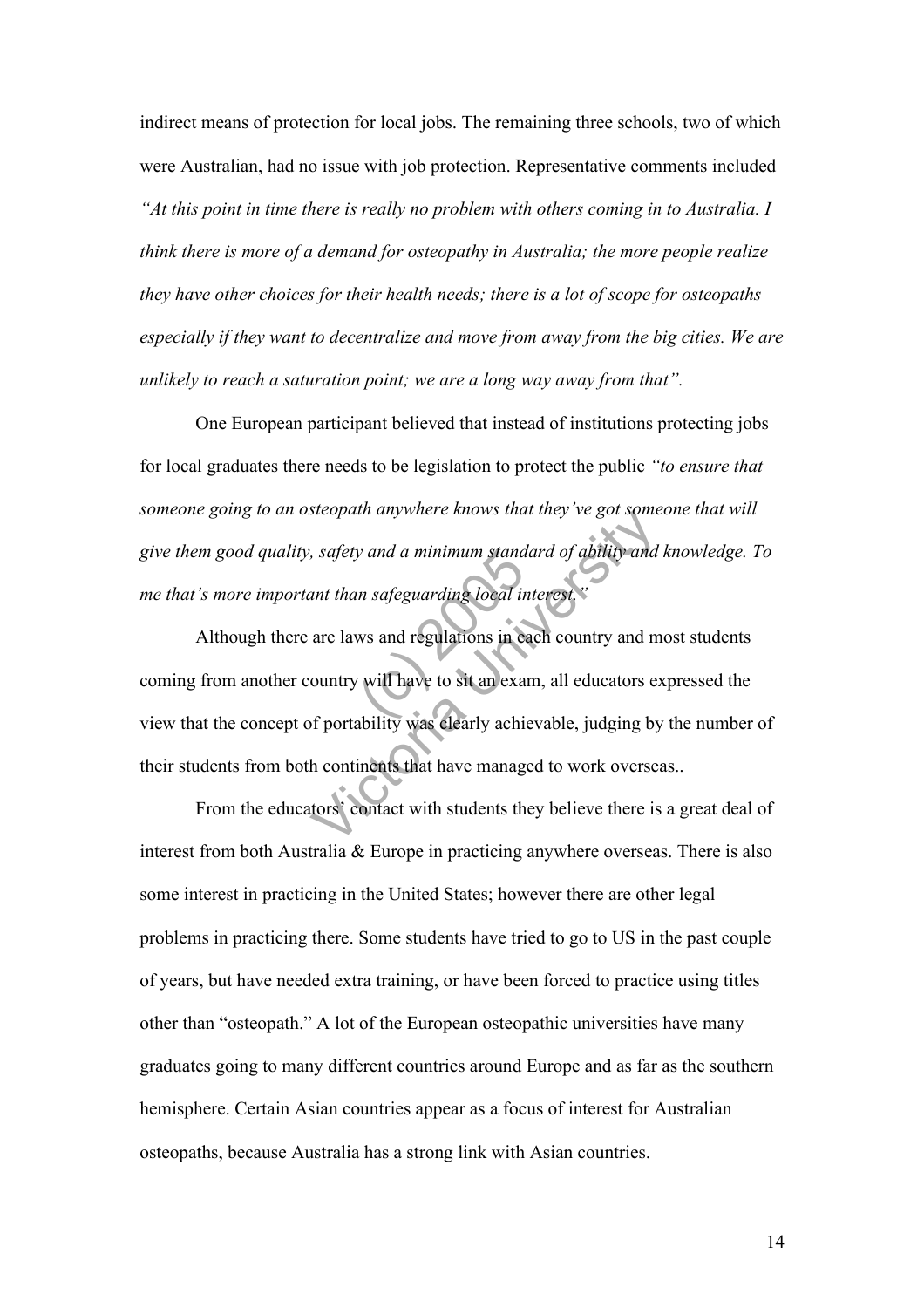#### **DISCUSSION:**

#### **Why do the schools think that standardised curricula preclude individuality?**

An important idea was developed by one educator about the direction of standardisation. He suggested that rather than trying to standardize osteopathic curricula, as that it is not a modern educational approach, rather we need to define the attributes, capacities and capabilities of what is expected for osteopaths and then aim to achieve these standards.

o ask ourselves- what i.<br>2 We believe that osteo<br>n- if we agree on that t<br>2 a solid anatomical, ph<br>ws and to be able to pr read to ask ourselves- what is an osteopath? W<br>need to ask ourselves- what is an osteopath? W<br>doing? We believe that osteopathy must be an a<br>of fession- if we agree on that then there are no 1<br>nust be a solid anatomical, p A key concept was raised in relation to the importance of training safe and competent osteopaths regardless of where they are trained. The educator concerned stated *"I think that we need to ask ourselves- what is an osteopath? What is that lady or man supposed to be doing? We believe that osteopathy must be an independent, competent and safe profession- if we agree on that then there are no 17 ways to achieve this, so there must be a solid anatomical, physiological and pathological basis to continue on those ways and to be able to produce someone who is independent, competent and safe".*

One educator believed *"It is important to identify what might be an element in an osteopathic course to make it osteopathic but to come to an agreement of what constitutes this core is very difficult".*

The issue of what techniques should be taught also came up for discussion. *"So many different osteopaths are adding so many different techniques that it's… like a cup of water - you add some water and some comes out, and this reminds me of what Andrew Taylor Still said; "keep it pure" but I am afraid that so many institutions are not keeping it pure"*. Although there was disagreement on where certain institutions were heading in terms of neglecting to emphasis the teaching of our founder all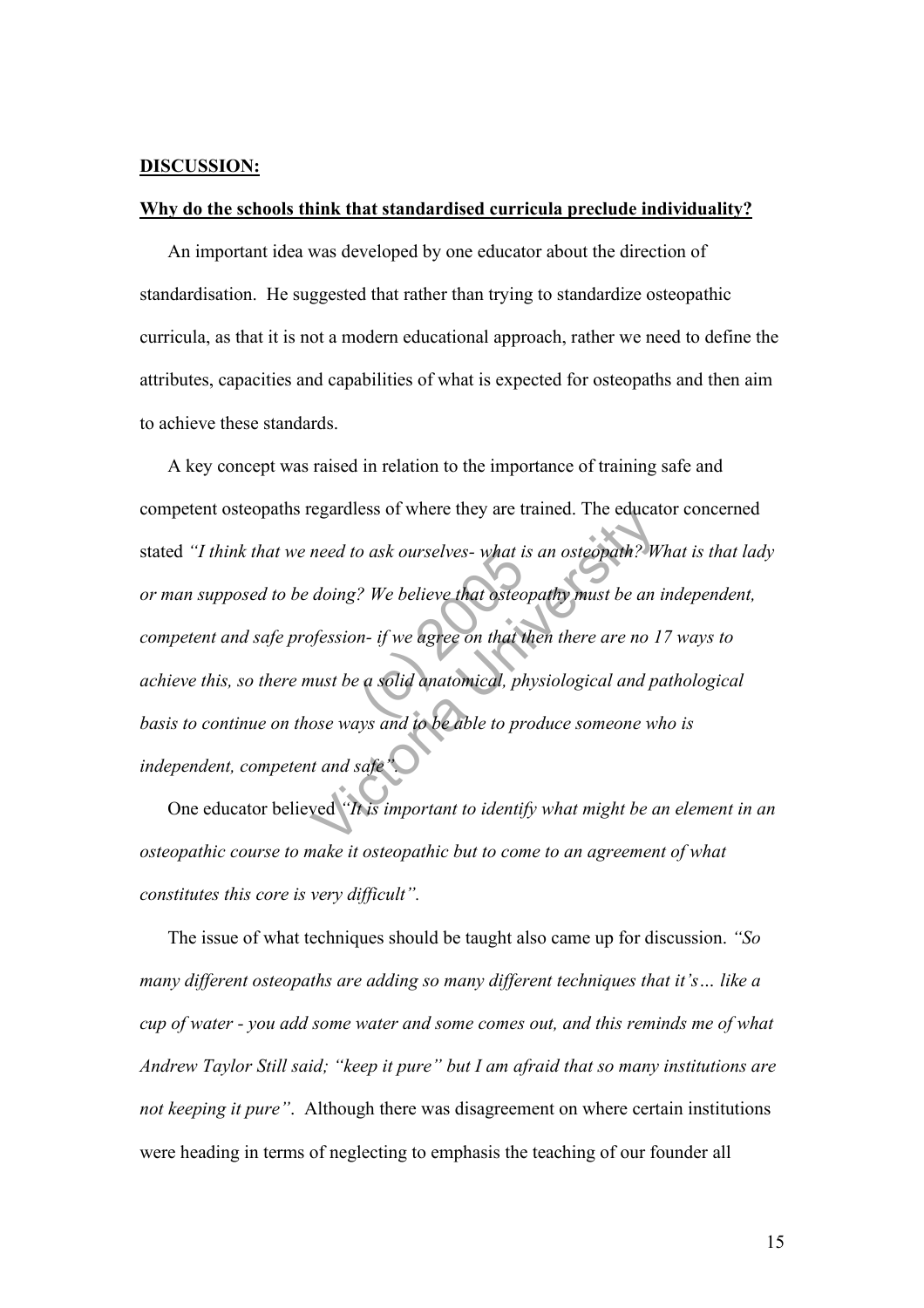educators agreed on the importance of participating in and keeping up to date with the latest research.

In comparison to many European schools, the Australian experience shows that you can have a high degree of standardisation but each school can still have an individual identity and focus. 20 Standardisation of curricula has not stopped Chinese allopathic schools from including Traditional Chinese Medicine concepts within allopathic courses, or stopped Indian allopathic courses from including Ayurvedic concepts. Schools need to realise that standardisation does not mean overly prescriptive curricula, and getting over this prejudice will be a major hurdle standing in the way of progress towards standardisation and harmonisation.

### **Why are schools frightened of the "Big Brother" approach?**

Why are schools frightened of the "Big Brother" approach?<br>There appeared to be a sense of competition or fear between the countries as<br>who will decide how to standardise osteopathy. One participant had very strong<br>opinions Internet of the "Big Brother" approach?<br>
De a sense of competition or fear between the correct and standardise osteopathy. One participant had vertical and stated: "I'm wary of this word 'standard is eccure there isn't an There appeared to be a sense of competition or fear between the countries as to who will decide how to standardise osteopathy. One participant had very strong *indicates a 'Big Brother'. Who is going to decide what the standard is? Is it going to be a specific country because there isn't an international osteopathic body and even if there was, where does it get its right to say this is what osteopathy is? All of these issues are unethical to me."*

There also appeared to be a strong element of: "*our institution is better than…"* Not one head of any institution appeared willing to agree on accepting rules from another. They all have their own separate strong views and are not willing to allow a so called 'Big Brother' to tell how to structure their courses. This suggests an extremely stubborn osteopathic community, where there is little hope for international unity, standardisation or agreement. It is, quote *"simply wishful thinking".*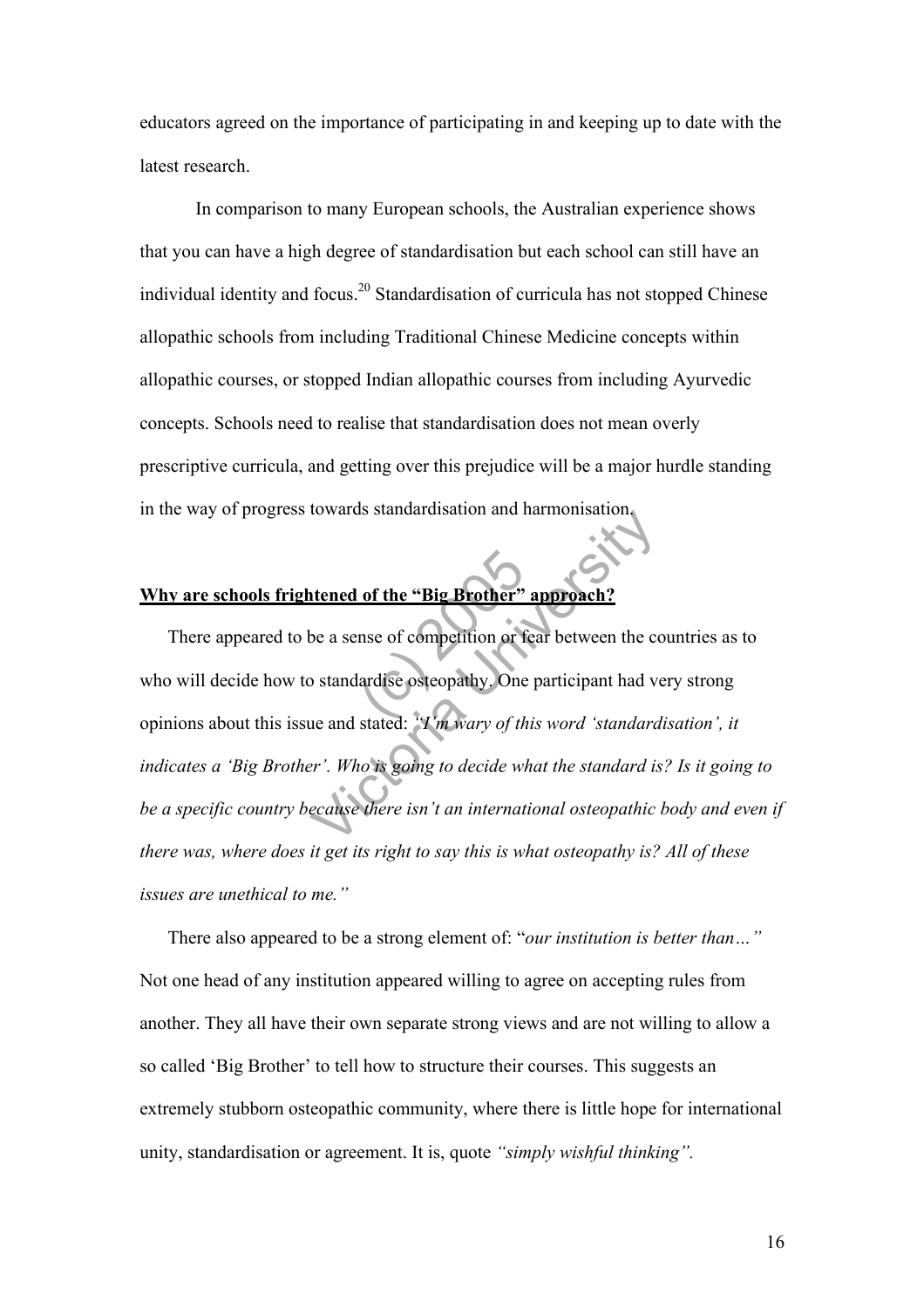The general opinion of the desirability of standardisation and harmonisation was summed up by the school which previously mentioned the issue of a Big Brother: *"No problem as long as it is not too descriptive or closely defined. The more debate, discussion and communication there is, the better worldwide. I just wouldn't want to see one country or school saying we are right and ruling over the others and saying 'unless you're like us, you're not osteopaths' etc. because there is a debate about what constitutes or makes an osteopath as apposed to other medical professions, chiropractors, and physiotherapists and that I don't think is settled."*

ative bodies. However,<br>tional body will be made<br>en achieved. As things<br>Health Organisation –<br>no indication of a desi a Big Biother, surely they should be proach on<br>solutative bodies. However, as mentioned early<br>international body will be made up of, therefore<br>far been achieved. As things stand at present, the<br>pathic Health Organisation – If schools wish to avoid this situation of one country or institution "hijacking" the debate and acting like a "Big Brother," surely they should be proactive in helping to develop international consultative bodies. However, as mentioned earlier, there is great fear of who that international body will be made up of, therefore little progress in this direction has so far been achieved. As things stand at present, the only "world" body, the World Osteopathic Health Organisation – WOHO, serves as little more than discussion forum, and shows no indication of a desire to expand its role.

## **Why does there seem to be a reluctance to take a leadership role in helping to develop international consultative bodies?**

Global and international leadership is a complex process by which a person influences others to accomplish a mission, task, or objective and directs the organization in a way that makes it more cohesive and coherent.<sup>21</sup>

The fear of a Big Brother in the osteopathic community is a concept reflecting ignorance and lack of understanding of the essence of leadership and its great potentials. Leadership makes people *want* to achieve high goals and objectives, while,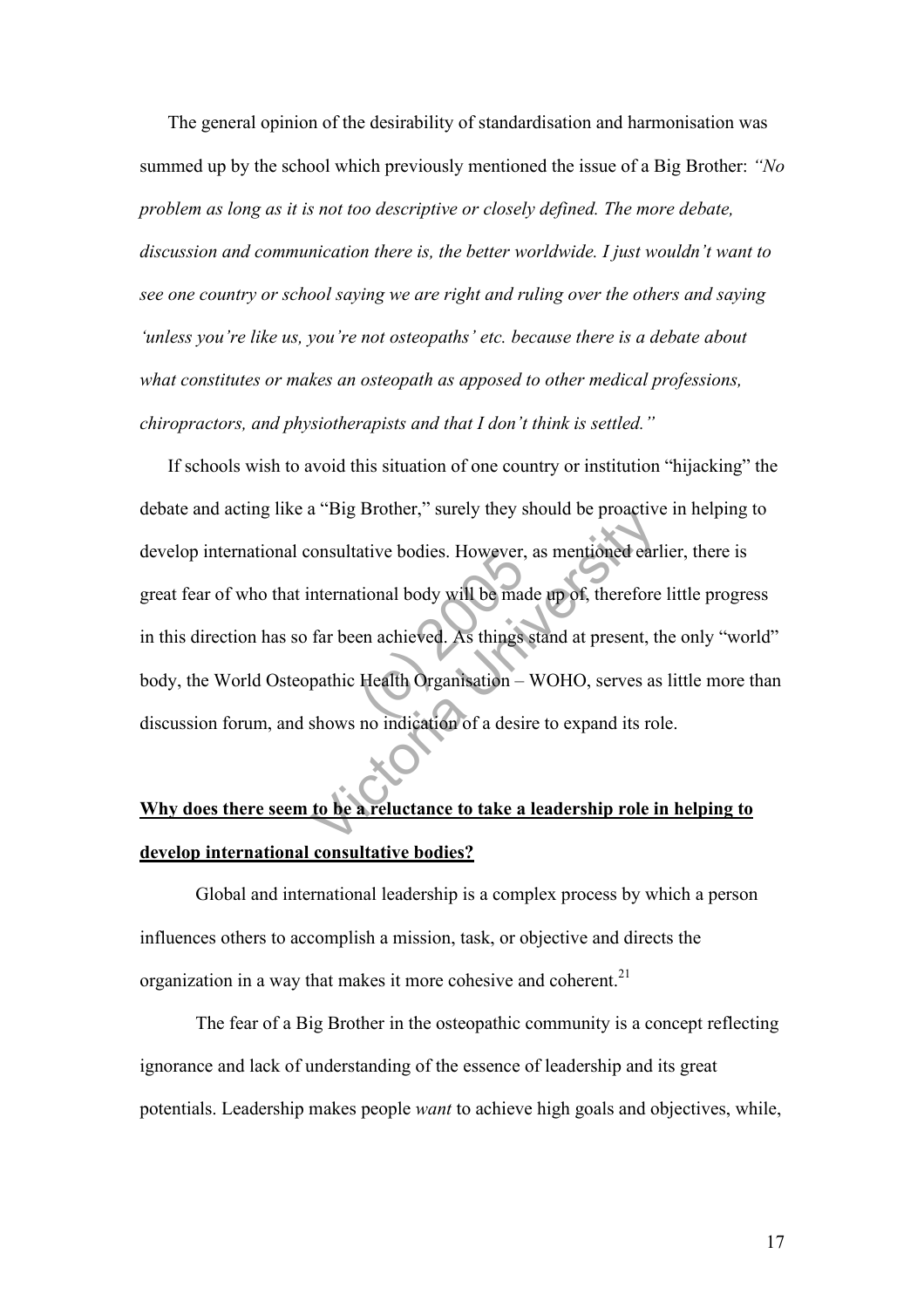on the other hand, bosses or 'Big Brothers' *tell* people to accomplish a task or objective. 21

The global osteopathic community have a choice to work together towards international standardisation and power or to continue forming small groups that compete amongst other small groups.

ensure standards and professional<br>continuing professional<br>ardisation of osteopath<br>chieve implementation<br>experience in could be a For private institution associations (which provident).<sup>17</sup><br>I standardisation of osteopathy relies on these expansion of osteopathy relies on these expansion to take leadership could be a result of the osteopathy relies on The responsibility for professional standardisation, education and training is a tripartite responsibility,  $17,22$  shared between the academic educators (who tend to provide the technical education and professional theory); the practitioner employers (who ensure that theory is put into practice and that necessary practical skills are enhanced) and the state or private institution/associations (which provide the public recognition of qualifications, ensure standards and professional focus, often for both pre- and post-qualificational continuing professional development).<sup>17</sup> The process of mutual recognition and standardisation of osteopathy relies on these existing parties for the education process to achieve implementation.

The reluctance to take leadership could be a result of the osteopathic profession having a fear of "being left behind" <sup>23</sup> and therefore focusing on fitting within the medical profession rather than as a separate unit. However, a leaderless profession could be seen as one that is more, not less likely, to be left behind in the face of a global trend towards standardisation and harmonisation. As seen by the EC's stated policy of working towards harmonisation of standards for all major professions, this trend is not going to go away, so osteopaths need to be in tune with it, not tyring to ignore it.

If osteopathy had a more cohesive international voice, body and even logo then this would assist the profession in developing a more powerful voice internationally, and may well raise its standing with the orthodox professions.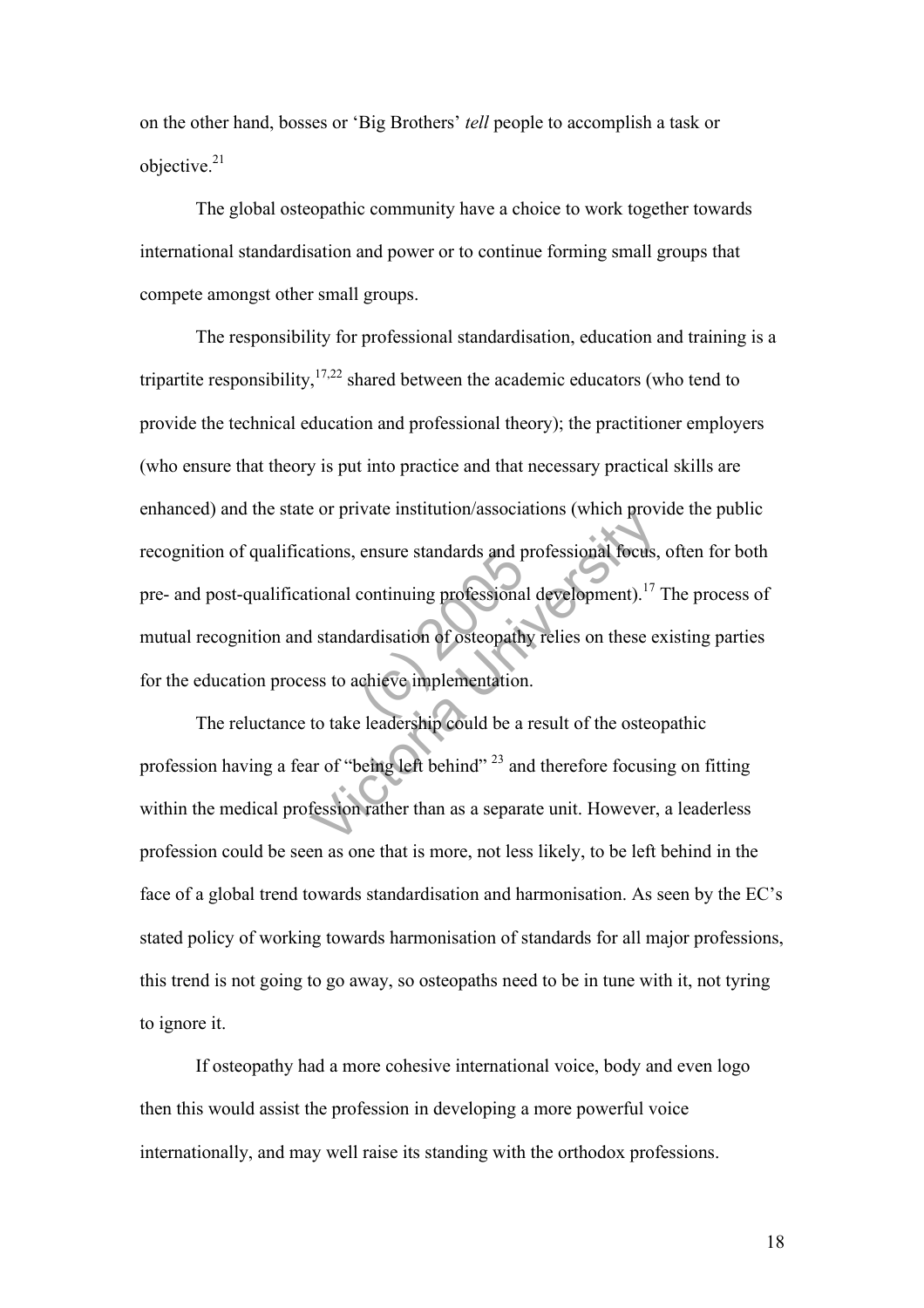The need for international standardisation and leadership is the key for the osteopathic profession achieving higher respect, acceptance, advancement and autonomy within the health care system, whilst keeping its individual identity.

#### **Conclusion:**

*of standardisation raise<br>the legal profession for the legal profession for all-it's belongeries*<br>ation between countries<br>However due to underly Superior of *standardisation raises questions of what define the legal profession for example, or the s that underpins it all- it's beyond definition."*<br>
monisation between eountries and osteopathic senses. However due t It is clear that there is broad consensus on some issues. However there is no overall leadership in the osteopathic profession to concentrate on building an international peak body and achieve a high degree of standardisation. Rather there is a fear of who will decide this for our profession and who gives them that right. There is also a great belief amongst educators that commonality means a loss of individual identity. "*The whole concept of standardisation raises questions of what constitutes a profession and can you define the legal profession for example, or the tacit knowledge and professional values that underpins it all- it's beyond definition."*

The idea of harmonisation between countries and osteopathic schools was well accepted in both continents. However due to underlying politics only selected schools have regular mutual contact or good relations.

Portability of qualifications was generally considered desirable. However some countries are not in a position to allow that to happen just yet due to laws and recognition standards.

In general it was very interesting to see how a profession with such potential is not willing to move towards achieving international standardisation and leadership. It perhaps suggests that there should be a push from the current generation towards achieving this goal as it is clear the older osteopaths and some educators are not willing to aim towards and be part of making any effort towards broad standardisation.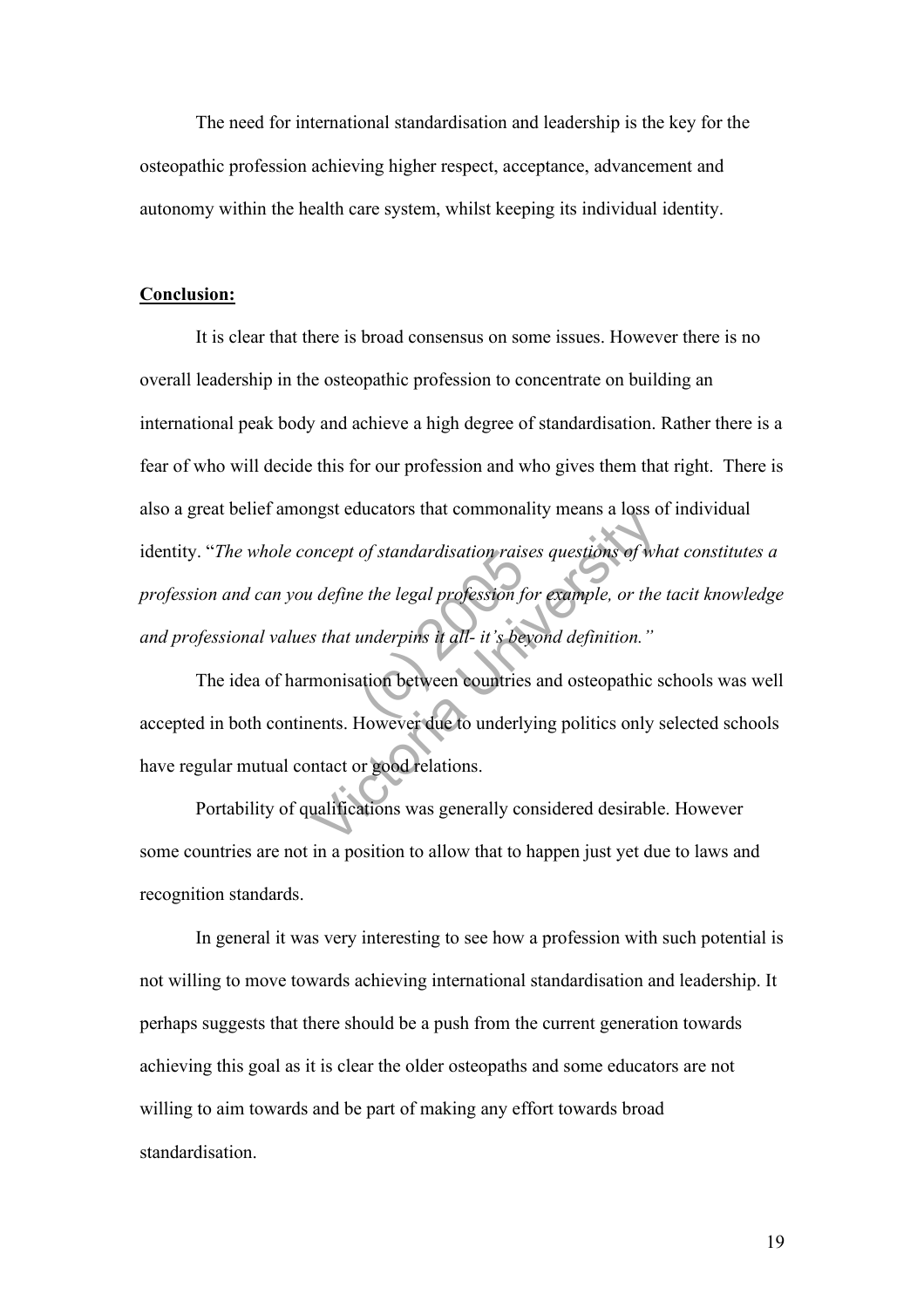The direction of the osteopathic profession worldwide is in the hands of current graduates, and it is for them to work towards greater international cooperation and recognition of the profession.

C. 2005 Jicordia University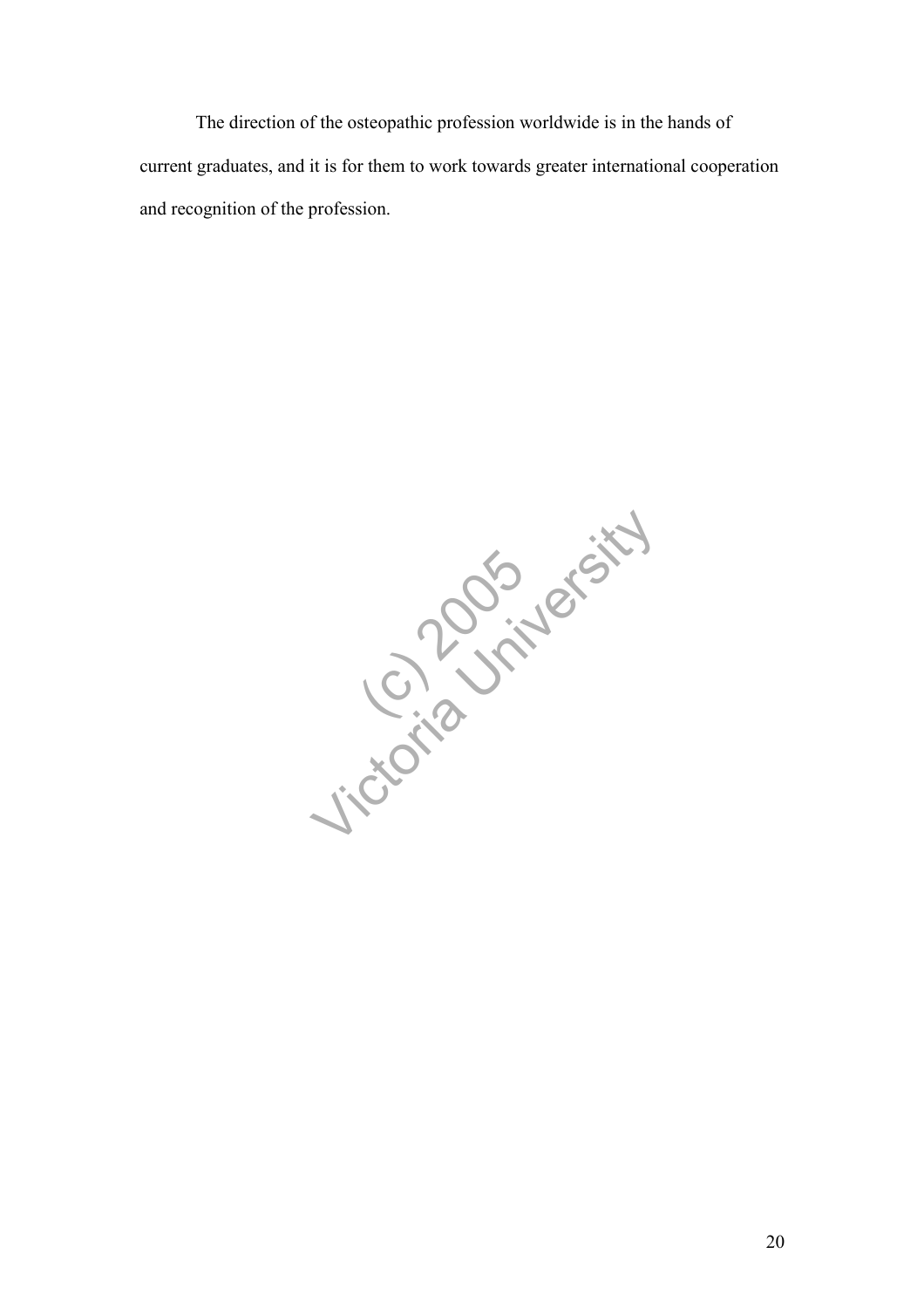#### **References**

 $\overline{a}$ 

- 1. Schnucker R V. Early Osteopathy in the Words of A.T. Still Illustrated: Kirksville Missouri: The Thomas Jefferson University Press; 1991: 152-153.
- 2. Cameron M. A comparison of osteopathic history, education and practice in Australia and the United States of America. *Australasian Osteopathic Medical Review*, 1998;2(1):6-12
- ealth education. The experience of the osteopate<br>
V Therapies in Medicine. 1995; 3:42, 43.<br>
University: Australian Journal of Osteopathy: Australian Journal of Osteopathy<br>
Review of HVLA teaching practices around the<br>
The 3. Fielding SJ, Sharp GJ. Competencies: The development and value in contemporary health education. The experience of the osteopaths.
- Complementary Therapies in Medicine. 1995; 3:42, 43.<br>
Lately P. The Future of Osteopathy: Australian Journal<br>
vol 6: 2-6.<br>
Wells K. 1994 Review of HVLA teaching practices aro 4. Lately P. The Future of Osteopathy: *Australian Journal of Osteopathy*. 1996; vol 6: 2-6.
- 5. Wells K. 1994 Review of HVLA teaching practices around the world: *Australian Journal of Osteopathy*. 1996; vol 6: 1-3.
- 6. Jean A R. The general medical council: United Kingdom: 2001: 1-3.
- 7. Pincus T, O'Dell J R, Kremer J M. Combination Therapy with Multiple Disease-Modifying Antirheumatic Drugs in Rheumatoid Arthritis: A Preventive Strategy: *Annals of Internal Medicine*: 1999: Vol 131: Issue 10: 768-774.
- 8. Gevitz N. 'Parallel and distinctive': The philosophical pathway for reform in osteopathic medical education. *Journal of the American Osteopathic Association*. 1994; 94:328-330.
- 9. Turner P. Osteopathy (techniques vs. principles). Ostium. Turramurra: AOA; 1996; Winter 5-6.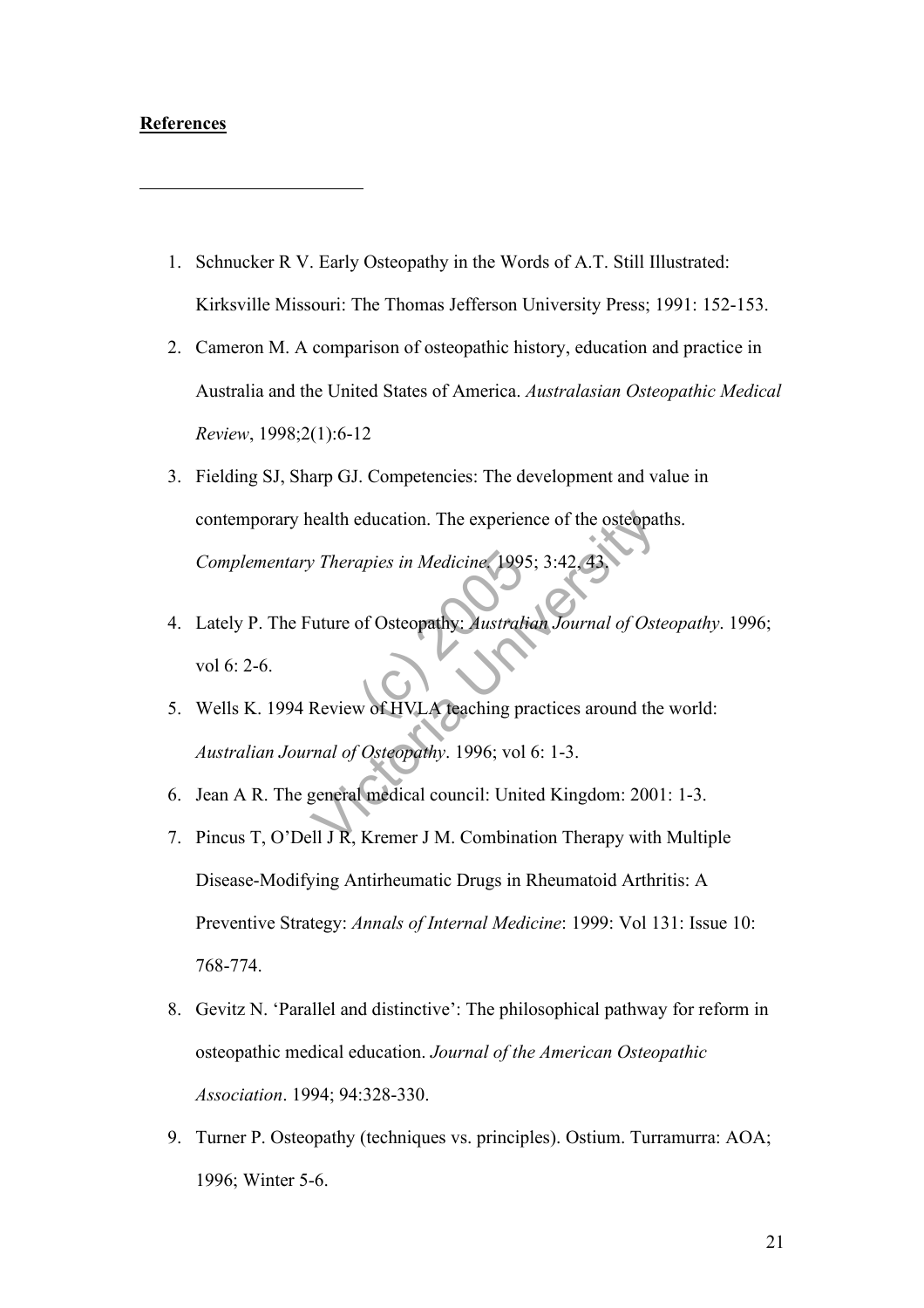- 10. Hruby R J. Contemporary Philosophy and Practice of Osteopathic Medicine: Past, Present and Future. New York: Josiah Macy Jr Foundation; 1985:49-80.
- 11. Baziotis P, Approaches to learning: A concept map for teaching osteopathic technique *Australasian Osteopathic Medical Review*, 1998, 2(2):53-59.
- 12. UK osteopathic council-www.osteopathy.org.uk

 $\overline{a}$ 

- 13. Maslak.R, Differences that matter: *Australian journal of osteopathy* vol: 6. p8- 9, 1994-1996.
- 14. Cameron M. An International Study of Osteopathic Practice", School of Health Science. Victoria University of Technology (City) 1999.
- 15. Kuchera M. Osteopathy: Setting the standard for the Millennium *AAO Journal*, spring 1997.
- 16. Victoria University handbook, 2002.
- andbook, 2002. teopathy: Setting the standard for the Millenniu<br>1997.<br>
Sity handbook, 2002.<br>
University handbook, 2002.<br>
University and Conference: Jakarta, Indonesia<br>
2<sup>rd</sup> Fig Regional Conference: Jakarta, Indonesia<br>
3<sup>rd</sup> Fig Regional 17. Plimmer F. Mutual Recognition of professional Qualifications- the European Union System: 3<sup>rd</sup> Fig Regional Conference: Jakarta, Indonesia, October 3-7, 2004: 1/17.
- 18. Enemark C. Mutual Recognition of professional Qualifications- the European Union System: 3rd Fig Regional Conference: Jakarta, Indonesia, October 3-7, 2004: 2/17.
- 19. Grbic C. Qualitative research in health: an introduction: St Leonards NSW: Allen & Unwin: 1999:151-155.
- 20. Jamison J. Osteopathy in Australia: A survey of osteopaths recognised by the Australian Osteopathic Association. *Australian Journal of Osteopathy.* 1991; 3.2: 2-10.
- 21. Brungardt C L. The new face of leadership: Implications for higher education: Fort Hays State University: *Horizon* web: Jossey Base publishers: 1998: 1-2.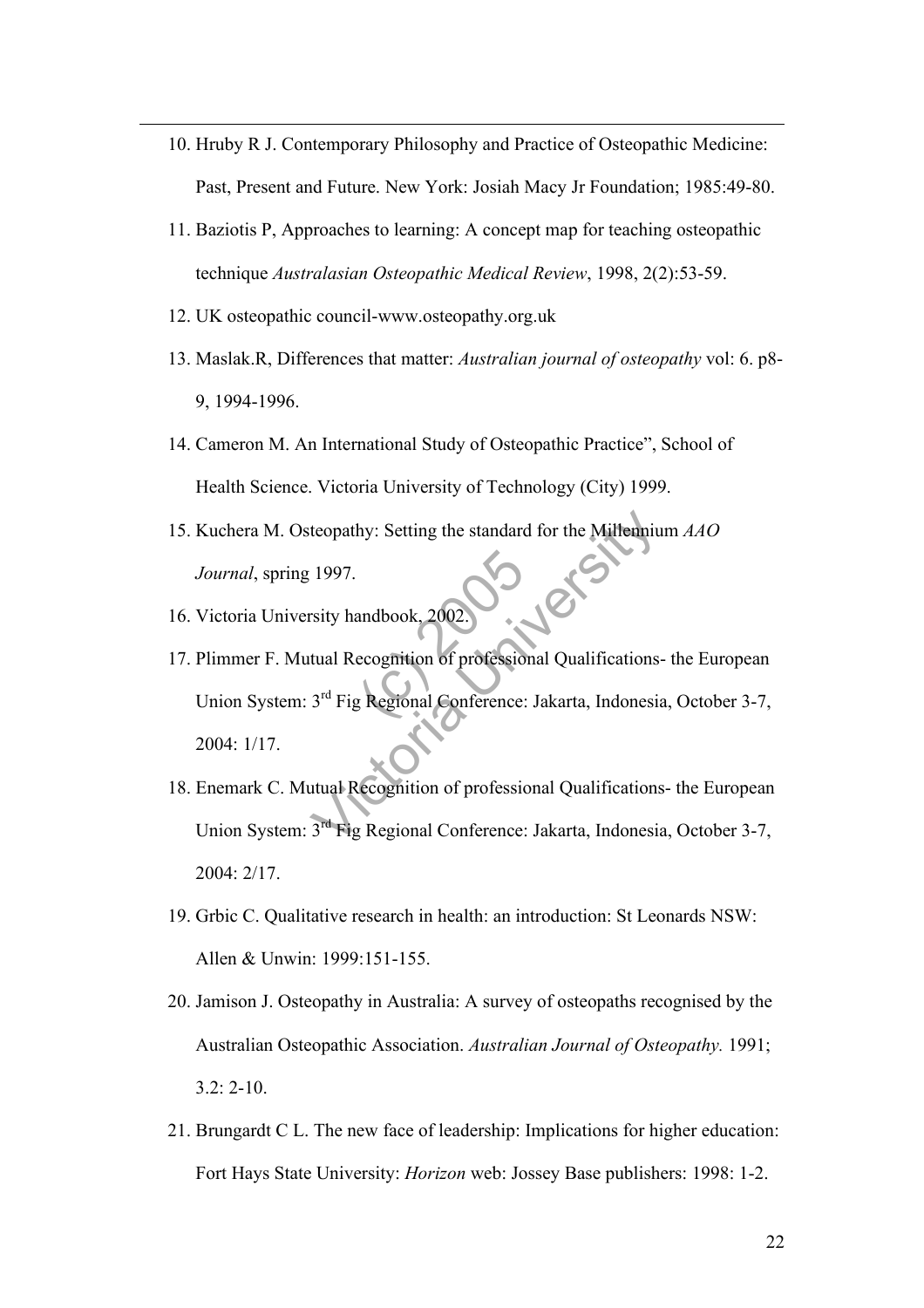22. Robertson A, Gibbons P, Carter A. Student and patient perspectives on the interaction between supervisors, students and patients during the clinical teaching experience at a university out-patient clinic: a descriptive pilot study *Journal of Osteopathic Medicine*, 2002;5(1):8-15

 $\overline{a}$ 

23. Divenuto J, Morris T. A Qualitative study of experts on developments and the Future of Australian Osteopathic Education: Victoria University of Technology (City) 2003.

C. 2005 Jicordia University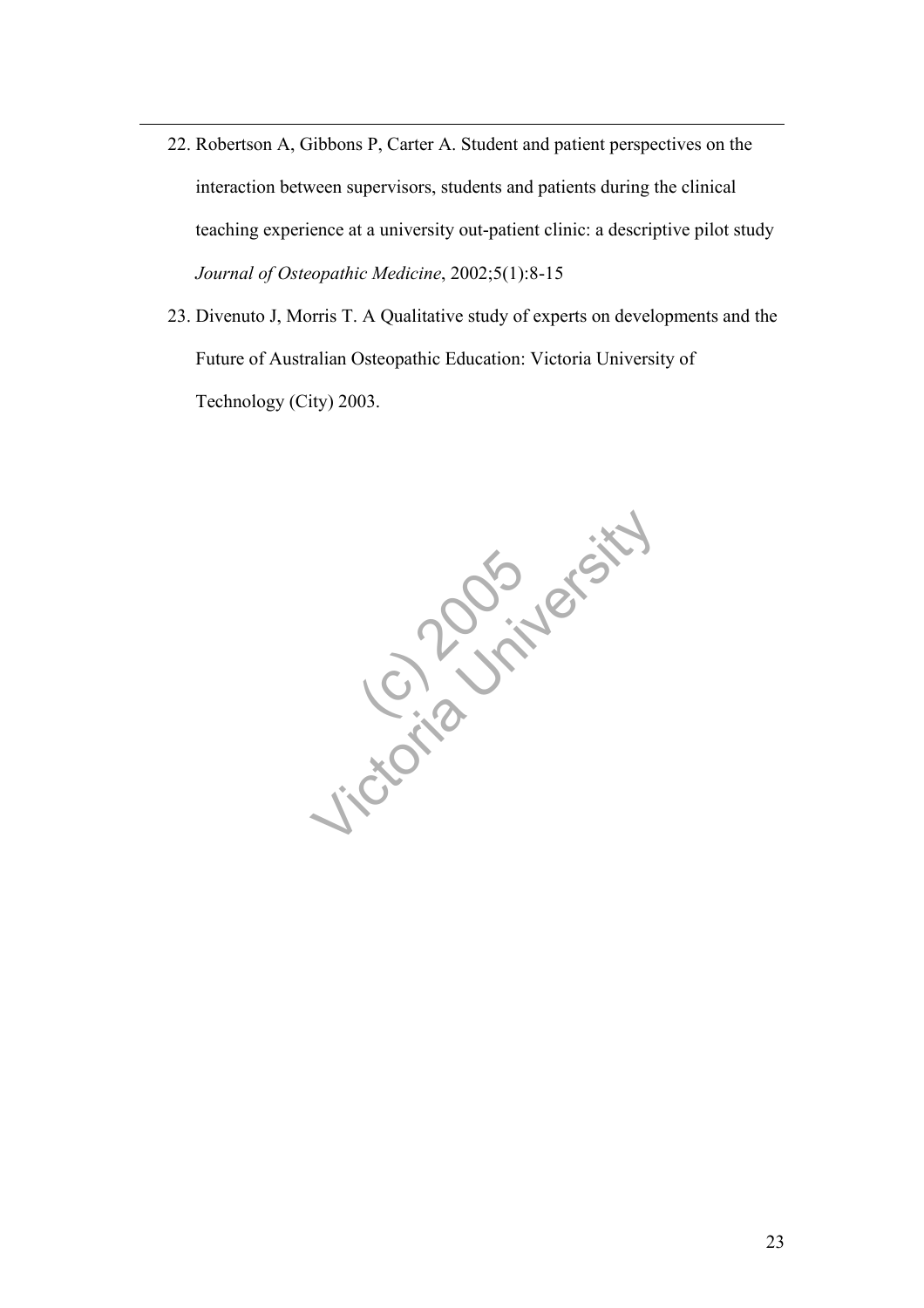#### **APPENDIX 1:**

 $\overline{a}$ 

#### **INTERVIEW QUESTIONS**

Q1.What is your institution's definition of Osteopathy?

Q2. Do you believe that it is important to have a high degree of standardisation of osteopathic curricula in osteopathic courses internationally? If so, outline your reasons for this belief. Likewise, if you believe that it is not important, give your reasons?

Q3. What are the views of yourself and your institution in relation to the importance of working towards harmonisation of registration standards for the osteopathic profession?

Q4. Outline your views on the question of whether osteopaths qualified in one country should be able to work in other countries?

e question of whether<br>
er countries?<br>
tly involved in any dise<br>
ds for osteopaths? If so Solar the question of whether osteopaths qualifies in other countries?<br>
Currently involved in any discussions with status tandards for osteopaths? If so, are you able to g<br>
iscussions?<br>
Solar tandards to communicate with p Q5. Is your institution currently involved in any discussions with statutory bodies regarding registration standards for osteopaths? If so, are you able to give any details of the nature of these discussions?

Q6. Does your institution liaise / communicate with professional osteopathic associations in other countries in regard to issues of curriculum standardisation and standards for registration? If so, please give details of the countries involved. If not, please give reasons.

Q7. Does your institution liaise /communicate with other osteopathic educational institutions locally or overseas regarding the issues of standardisation of curricula and registration requirements? If so, are you able to say which institutions you have been dealing with?

Q8. If your answer to 7. Above is no, would you be interested in liaising with overseas institutions on these issues? Please explain the reasons for your viewpoint.